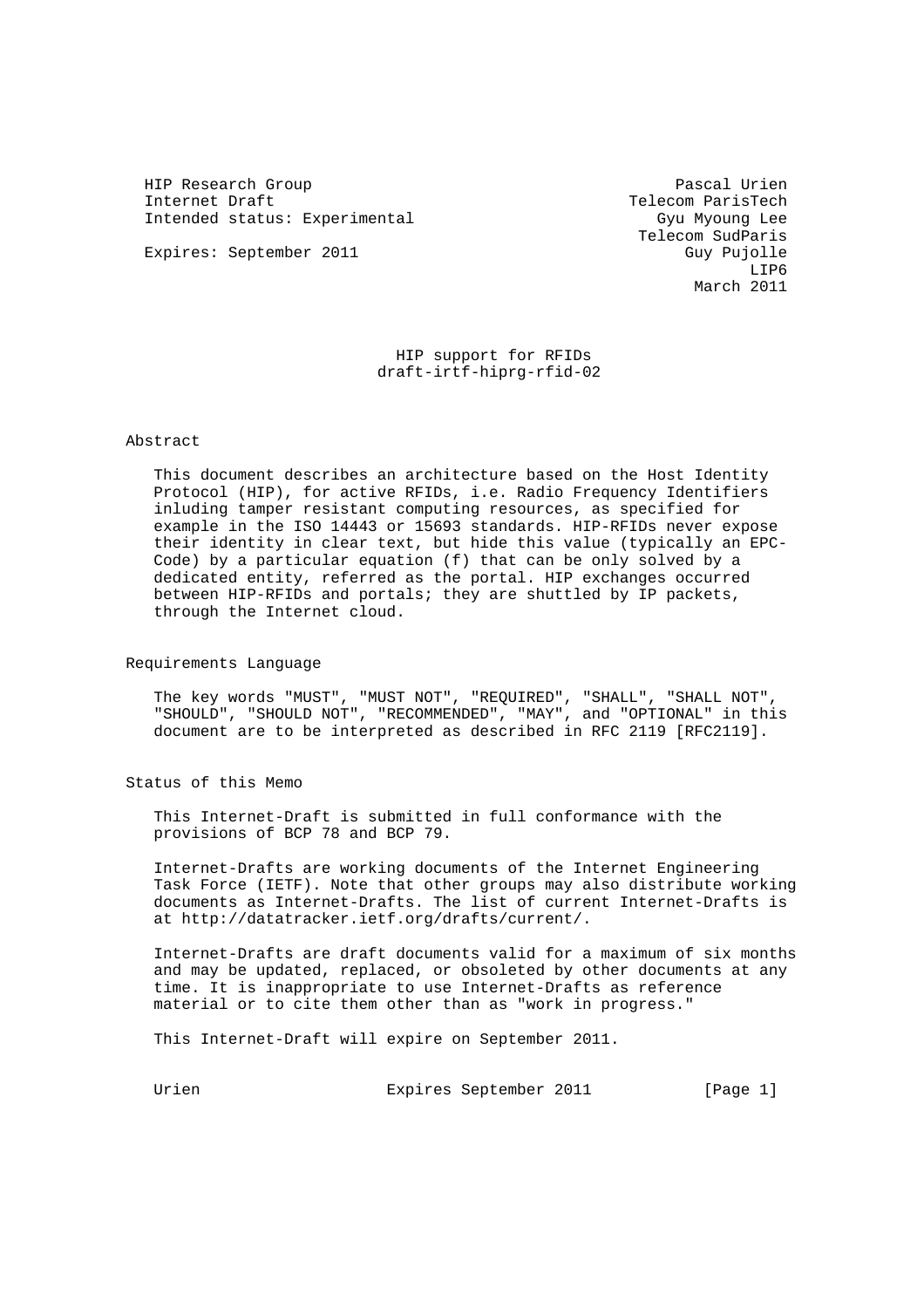Copyright Notice

 Copyright (c) 2011 IETF Trust and the persons identified as the document authors. All rights reserved.

 This document is subject to BCP 78 and the IETF Trust's Legal Provisions Relating to IETF Documents (http://trustee.ietf.org/license-info) in effect on the date of publication of this document. Please review these documents carefully, as they describe your rights and restrictions with respect to this document.

 All IETF Documents and the information contained therein are provided on an "AS IS" basis and THE CONTRIBUTOR, THE ORGANIZATION HE/SHE REPRESENTS OR IS SPONSORED BY (IF ANY), THE INTERNET SOCIETY, THE IETF TRUST AND THE INTERNET ENGINEERING TASK FORCE DISCLAIM ALL WARRANTIES, EXPRESS OR IMPLIED, INCLUDING BUT NOT LIMITED TO ANY WARRANTY THAT THE USE OF THE INFORMATION THEREIN WILL NOT INFRINGE ANY RIGHTS OR ANY IMPLIED WARRANTIES OF MERCHANTABILITY OR FITNESS FOR A PARTICULAR PURPOSE.

Urien 1988 Expires May 2011 1998 [Page 2]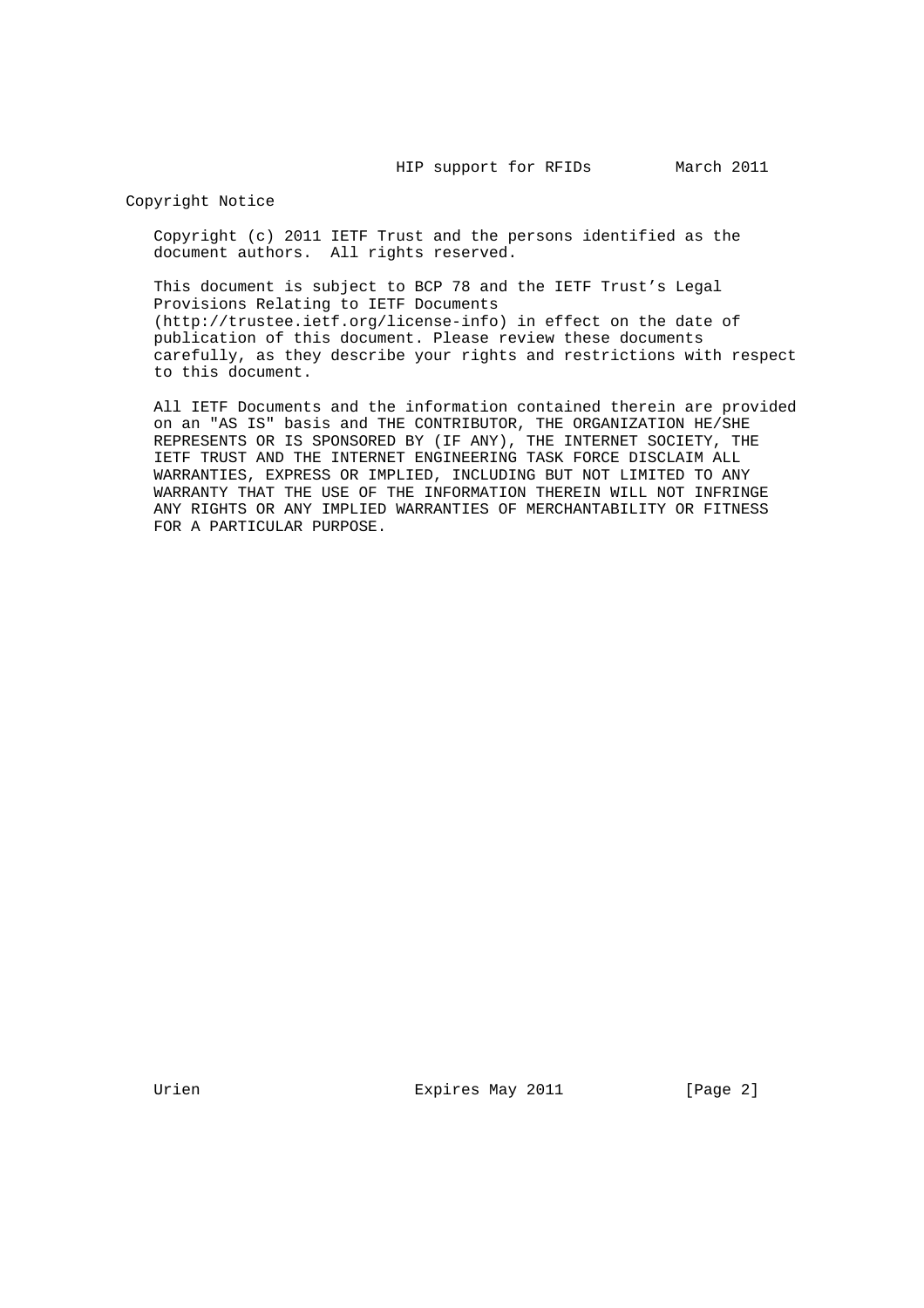| Abstract                                       |          |                |
|------------------------------------------------|----------|----------------|
|                                                |          |                |
|                                                |          |                |
|                                                |          | 2              |
|                                                |          | $\overline{3}$ |
|                                                |          | 5              |
|                                                |          |                |
|                                                |          | 5              |
|                                                |          | 5              |
| 1.3 About the Internet of Things (IoT)         |          | 6              |
|                                                |          | 6              |
| 1.5 Main differences between HIP-RFIDS and HIP |          | 7              |
|                                                |          | - 8            |
|                                                |          |                |
|                                                |          |                |
|                                                |          | - 9            |
|                                                |          |                |
|                                                |          | 10             |
|                                                |          | 11             |
|                                                |          | 11             |
|                                                |          | 12             |
|                                                |          | 13             |
|                                                |          | 13             |
|                                                |          | 14             |
|                                                |          | 14             |
|                                                |          | 15             |
|                                                |          |                |
|                                                |          | 15             |
|                                                |          | 15             |
|                                                |          | 16             |
|                                                |          | 16             |
|                                                |          | 16             |
|                                                |          | 16             |
|                                                |          | 17             |
|                                                |          | 18             |
| 4.2 HIP-T Transform 0x0001, HMAC               |          | 18             |
|                                                |          | 18             |
|                                                |          |                |
|                                                |          | 18             |
| $4.2.3$ $I2-T$                                 |          | 19             |
|                                                |          | 19             |
|                                                |          |                |
|                                                |          |                |
| 5.1.2 F-T computing (f function)  19           |          |                |
| 5.1.3 K-Auth-Key computing (g function)  20    |          |                |
|                                                |          |                |
|                                                |          | 20             |
|                                                |          | 20             |
|                                                |          |                |
| $5.2.2$ F-T computing (f function)             |          | 20             |
| 5.2.3 K-Auth-Key computing (g function)        |          | 21             |
|                                                |          | 21             |
|                                                |          |                |
|                                                |          |                |
|                                                |          |                |
| Urien<br>Expires May 2011                      | [Page 3] |                |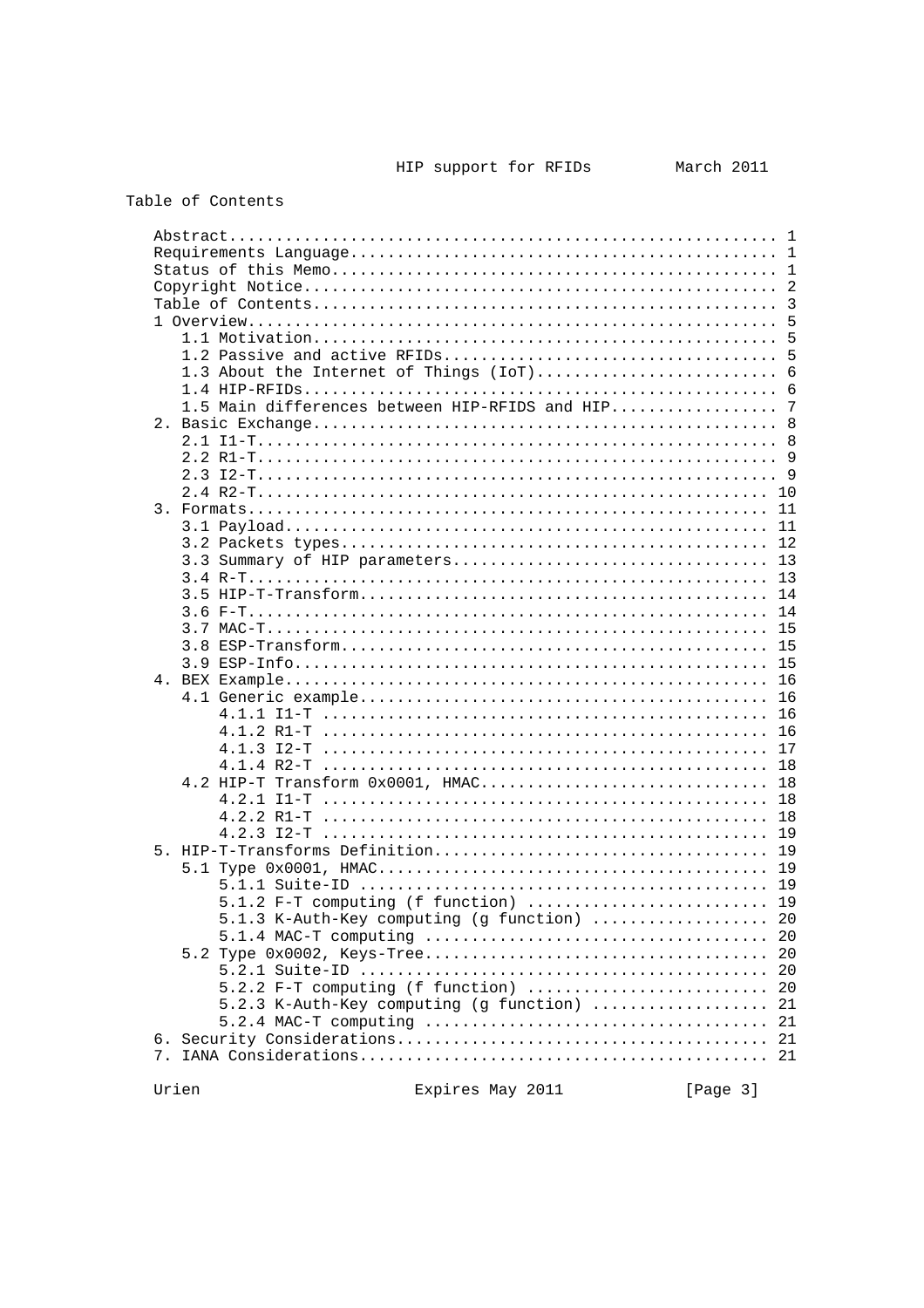| 9.1 Binary Interface with HIP RFIDs 23 |  |
|----------------------------------------|--|
|                                        |  |
|                                        |  |
|                                        |  |

Urien **Expires May 2011** [Page 4]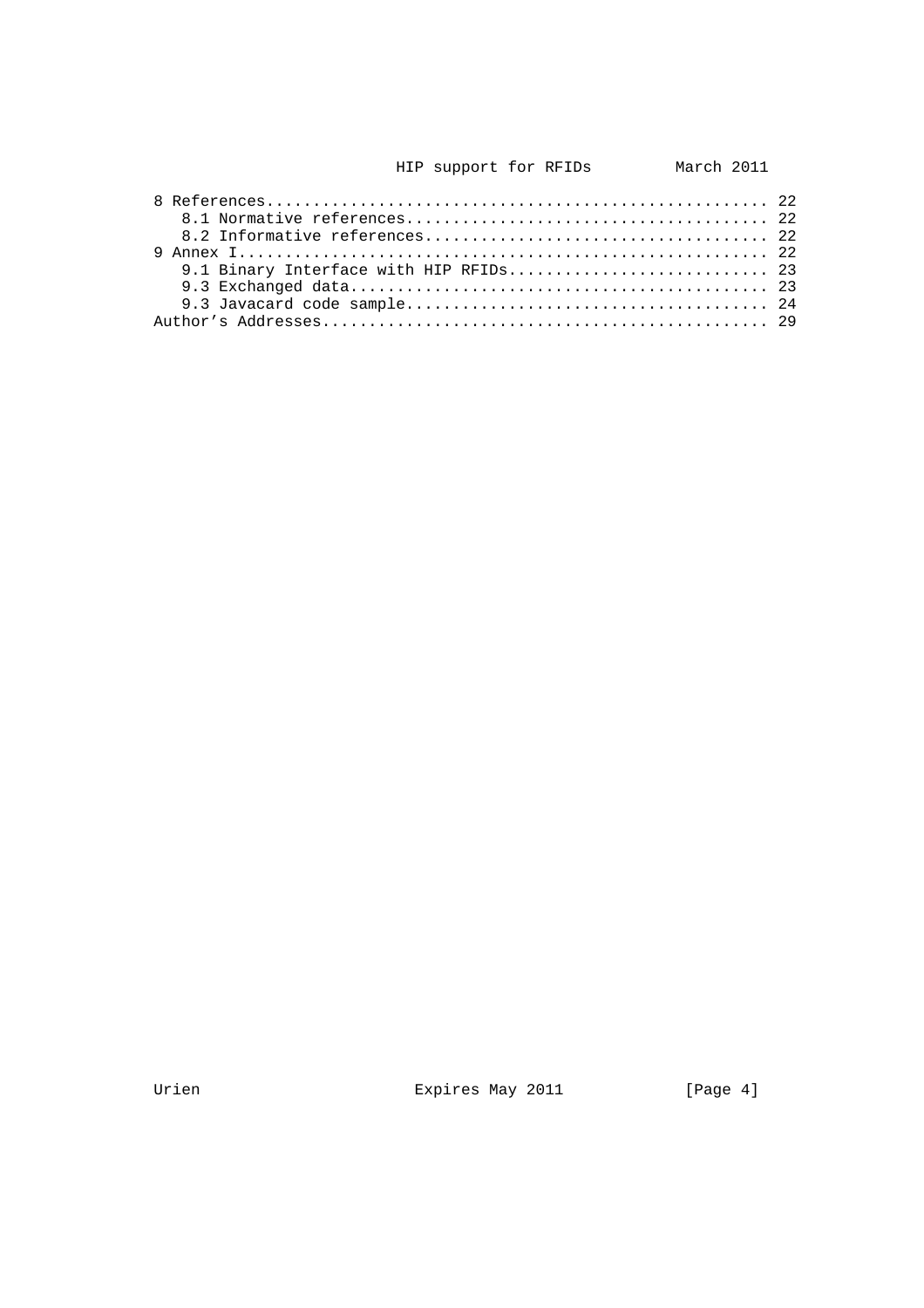### 1 Overview

### 1.1 Motivation

 RFIDs are electronic devices, associated to things or computers, who transmit their identity (usually a serial number) via radio links.

 The first motivation for designing HIP support for RFIDs is to enforce a strong privacy for the Internet of Things, e.g. identity is protected by cryptographic procedures compatible with RFID computing resources. As an illustration EPC codes or IP addresses are today transmitted in clear form.

 The second motivation is to define an identity layer for RFIDs logically independent from the transport facilities, which may optionally support IP stacks.

 In other words we believe that the Internet of Things will be Identity oriented; RFIDs will act as electronic ID for objects to which they are linked. In this context privacy is a major challenge.

1.2 Passive and active RFIDs

 An RFID is a slice of silicon whose area is about 1 mm2 for components used as cheap electronic RFIDs, and around 25 mm2 for chips like contact-less smart cards inserted in passports and mobile phones.

 RFIDs are divided into two classes, the first includes devices that embed CPU and memories (RAM, ROM, E2PROM) such as contact-less smart cards, the second comprises electronic chips based on cabled logic circuits.

There are multiple standards relative to RFIDs.

 The ISO 14443 standard introduces components dealing with the 13,56Mhz frequency that embed a CPU and consume about 10mW; data throughput is about 100 Kbits/s and the maximum working distance (from the reader) is around 10cm.

 The ISO 15693 standard also uses the same 13,56 MHz frequency, but enables working distances as high as one meter, with a data throughput of a few Kbits/s.

 The ISO 18000 standard defines parameters for air interface communications associated with frequency such as 135 KHz, 13.56 MHz, 2.45 GHz, 5.8 GHz, 860 to 960 MHz and 433 MHz. The ISO 18000-6 standard uses the 860-960 MHz range and is the basis for the Class-1 Generation-2 UHF RFID, introduced by the EPCglobal [EPCGLOBAL] consortium.

Urien 1988 Expires May 2011 1988 [Page 5]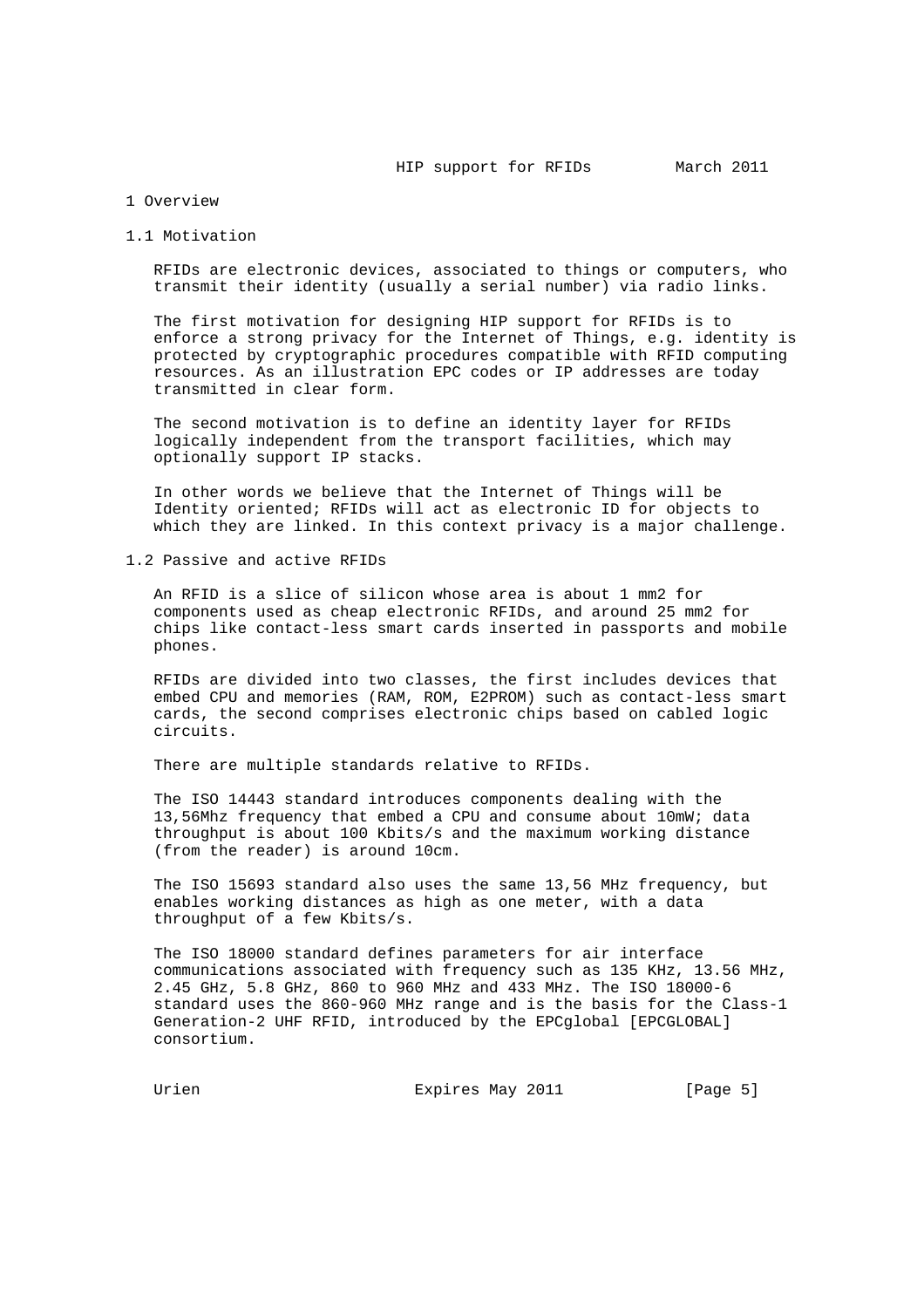1.3 About the Internet of Things (IoT)

 The term "Internet of Thing (IoT)" was invented by the MIT Auto-ID Center, in 2001, and refers to an architecture that comprises four levels,

 - Passive RFIDs, such as Class-1 Generation-2 UHF RFIDs, introduced by the EPC Global consortium and operating in the 860-960 MHz range.

 - Readers plugged to a local (computing) system, which read the Electronic Product Code [EPC].

 - A local system, offering IP connectivity, which collects information pointed by the EPC thanks to a protocol called Object Naming Service (ONS)

 - EPCIS (EPC Information Services) servers, which process incoming ONS requests and returns PML (Physical Markup Language) files [PML], e.g. XML documents that carry meaningful information linked to RFIDs.

1.4 HIP-RFIDs

 This document suggests embedding a modified version of HIP stack in active RFIDs, named HIP-RFIDs. It assumes that such devices would not support an IP stack, but should be rather identity oriented, i.e. will use readers IP resources in order to unveil their EPC-Code only to trusted entities (called portals in the architecture shown by Figure 1). Privacy, e.g. identity protection seems a key prerequisite [SEC] before the effective massive deployment of these devices.

| PORTAL           |             |                          |                                 | <b>READER</b> |    | RFID                                  |
|------------------|-------------|--------------------------|---------------------------------|---------------|----|---------------------------------------|
|                  |             |                          |                                 |               |    |                                       |
|                  |             |                          |                                 |               |    |                                       |
|                  |             |                          |                                 |               |    |                                       |
|                  | HTP<br>$+$  |                          |                                 |               |    | HIP<br>$\overline{+}$                 |
| TDENTITY+<br>$+$ |             |                          |                                 |               |    |                                       |
| + SOLVER<br>$+$  |             | $[HEP]$ $!<=>$ ! $[HEP]$ |                                 |               |    |                                       |
|                  | $- - - - +$ |                          |                                 |               |    |                                       |
|                  | $+$<br>$+$  |                          | $+$                             | + RFID<br>$+$ | Ι. | + RFID<br>$+$                         |
| EPC-Code         | $+$ IP      |                          | $+$ $\leq$ $\geq$ $\geq$ $+$ IP | + Radio +     |    | $! \leftrightarrow !$ + Radio + !     |
|                  | $+$<br>$+$  | Ţ.                       | $+$                             | + Ptcol +     |    | $!$ $!$ $+$ $P_{\text{tcol}}$ $+$ $!$ |
|                  | $- - - - +$ |                          |                                 |               |    |                                       |
|                  |             |                          |                                 |               |    |                                       |
|                  |             |                          |                                 |               |    |                                       |
|                  |             |                          |                                 |               |    |                                       |
| ٦Z               |             |                          |                                 |               |    |                                       |
| TO EPC GLOBAL    |             |                          |                                 |               |    |                                       |
| SERVICES         |             |                          |                                 |               |    |                                       |
|                  |             |                          |                                 |               |    |                                       |

Figure 1. HIP-RFID Architecture

Urien 1988 Expires May 2011 1988 [Page 6]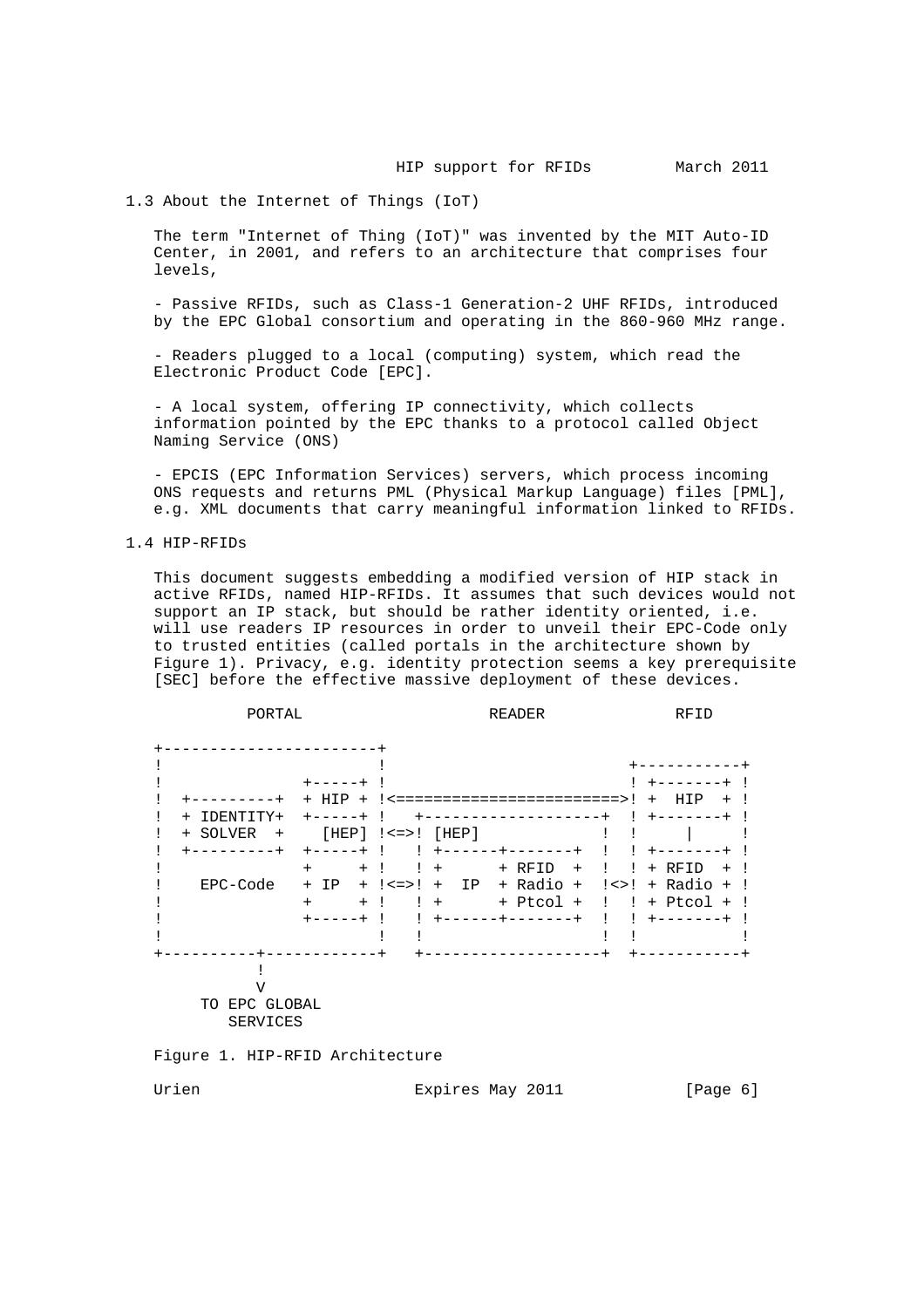The functional HIP-RFID architecture includes three logical entities,

 - HIP RFIDs. HIP is transported by IP packets. HIP-RFIDs support a modified version of this protocol but don't require end-to-end IP transport.

 - RFID readers. They provide IP connectivity and communicate with RFIDs through radio link either defined by EPC Global or ISO standards. The IP layer transports HIP messages between RFIDs and other HIP entities. According to HIP, an SPI (Security Parameter Index) associated to an IPSEC tunnel MAY be used by the IP host (e.g. a reader) in order to route HIP packets to/from the right software identity.

 - HEP, HIP Encapsulation Protocol. HIP messages MAY be encapsulated by protocols such as UDP or TCP in order to facilitate HIP transport in existing software and networking architectures. The HEP does not modify the content of an HIP packet. This class of protocol is not specified by this document.

 - PORTAL entity. This device manages a set of readers; it is an HIP entity that includes a full IP stack. Communications between portal and RFIDs logically work as peer to peer HIP exchanges. RFID identity (HIT) is hidden and appears as a pseudo random value; within the portal a software block called the IDENTITY SOLVER resolves an equation f, whose solution is an EPC Code. The portal accesses to EPCIS services; when required privacy may be enforced by legacy protocol such as SSL or IPSEC.

 - The portal maintains a table linking HIT and EPC-Code. It acts as a router for that purpose it MUST provide an identity resolution mechanism, i.e. a relation between HIT and EPC-Code.

1.5 Main differences between HIP-RFID and HIP

 In HIP [HIP], the HIT (Host Identifier Tag) is a fix value obtained from the hash of an RSA public key. This parameter is therefore linked to a unique identity, and can be used for traceability purposes; in other words HIP does not natively include privacy features.

 In [BLIND], it is proposed to hide the HIT with by random number thanks to a hash function, i.e.

B-HIT = shal(HIT  $||N\rangle$ , with N a random value and  $||$  the concatenation operation.

 The case in which only one HIT (either initiator or responder) is blinded looks similar to the HIP-RFID protocol described in this draft working with a particular transform (HMAC Transform, 0x0001)

Urien 1988 Expires May 2011 1998 [Page 7]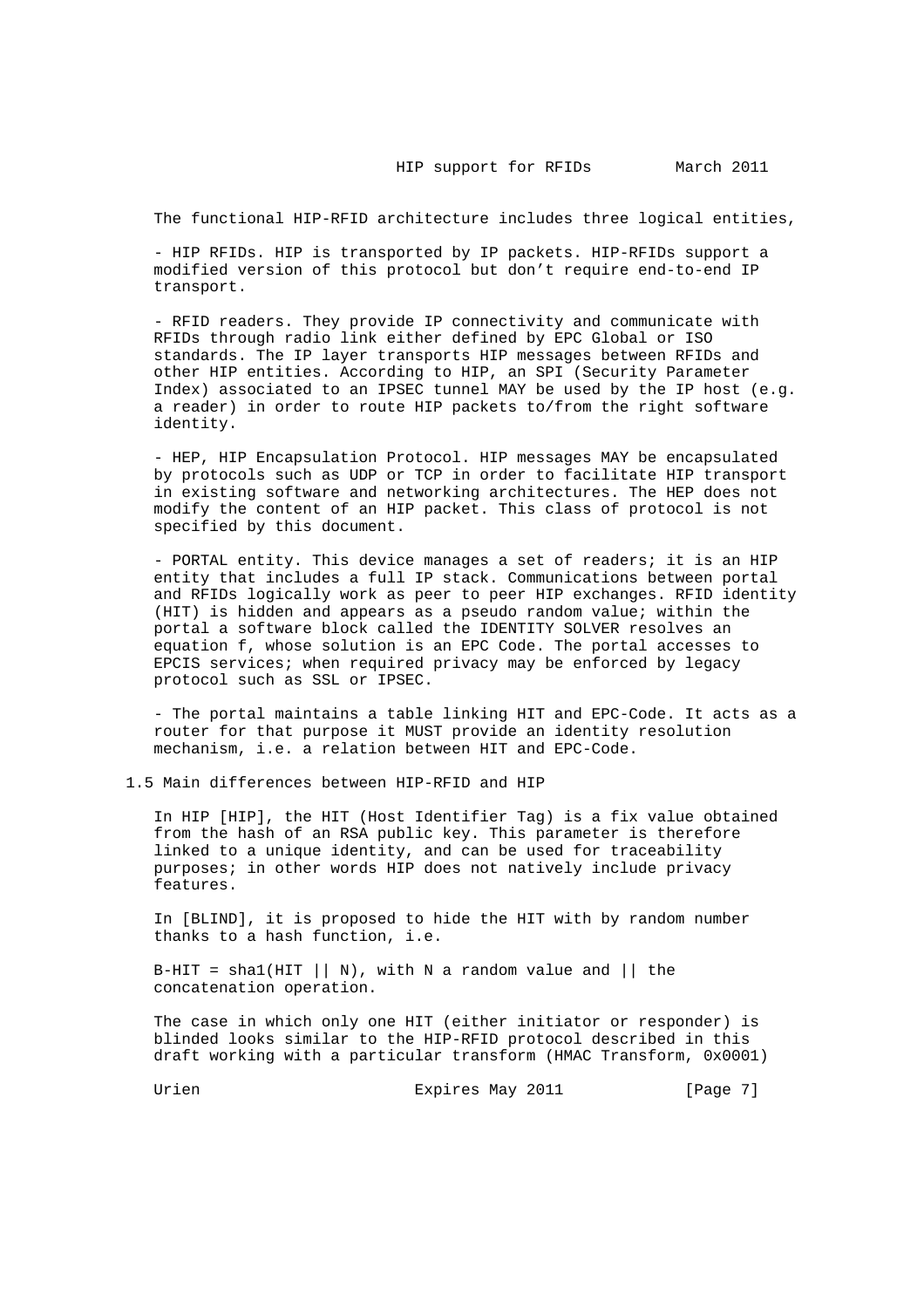# 2. Basic Exchange

 The HIP-RFID basic exchange (T-BEX) is derived from the "classical" BEX exchange, introduced in [HIP]. It is a four ways handshake illustrated by Figure 2.

 RFID READER PORTAL --+-- --+-- ---+--- ! START ! ! !<---------------! !  $\mathbf{P}$  : the set of  $\mathbf{P}$  is the set of  $\mathbf{P}$  is the set of  $\mathbf{P}$  is the set of  $\mathbf{P}$  $!$  I1-T  $!$  ! HIT-I HIT-R ! ! ----------------------------------------------------> ! If you have a set of the set of the set of the set of the set of the set of the set of the set of the set of t If you have a set of the set of the set of the set of the set of the set of the set of the set of the set of t  $\blacksquare$  . R1-T  $\blacksquare$  ! HIT-I HIT-R R-T(r1) HIP-T-Transforms ! ! [\*ESP-Transforms] ! ! <---------------------------------------------------- ! If you have a set of the set of the set of the set of the set of the set of the set of the set of the set of t If you have a set of the set of the set of the set of the set of the set of the set of the set of the set of t  $\blacksquare$   $\blacksquare$   $\blacksquare$   $\blacksquare$   $\blacksquare$   $\blacksquare$   $\blacksquare$   $\blacksquare$   $\blacksquare$   $\blacksquare$   $\blacksquare$   $\blacksquare$   $\blacksquare$   $\blacksquare$   $\blacksquare$   $\blacksquare$   $\blacksquare$   $\blacksquare$   $\blacksquare$   $\blacksquare$   $\blacksquare$   $\blacksquare$   $\blacksquare$   $\blacksquare$   $\blacksquare$   $\blacksquare$   $\blacksquare$   $\blacksquare$   $\blacksquare$   $\blacksquare$   $\blacksquare$   $\blacks$  ! HIT-I HIT-R HIP-T-Transform [\*ESP-Transform] R-T(r2) ! ! F-T=f(r1, r2, EPC-Code) [\*ESP-Info] MAC-T ! ! ----------------------------------------------------> ! If you have a set of the set of the set of the set of the set of the set of the set of the set of the set of t If you have a set of the set of the set of the set of the set of the set of the set of the set of the set of t  $R2-T$   $\qquad \qquad$   $\qquad \qquad$   $\qquad \qquad$   $\qquad \qquad$   $\qquad \qquad$   $\qquad \qquad$   $\qquad \qquad$   $\qquad \qquad$   $\qquad \qquad$   $\qquad \qquad$   $\qquad \qquad$   $\qquad \qquad$   $\qquad \qquad$   $\qquad \qquad$   $\qquad \qquad$   $\qquad \qquad$   $\qquad \qquad$   $\qquad \qquad$   $\qquad \qquad$   $\qquad \qquad$   $\qquad \qquad$   $\qquad \qquad$   $\qquad \qquad$   $\qquad \qquad$  ! HIT-I HIT-R [\*ESP-Info] MAC-T ! ! <---------------------------------------------------- ! If you have a set of the set of the set of the set of the set of the set of the set of the set of the set of t If you have a set of the set of the set of the set of the set of the set of the set of the set of the set of t ! Optional ESP Dialog ! ! <---------------------------------------------------> ! If you have a set of the set of the set of the set of the set of the set of the set of the set of the set of t If you have a set of the set of the set of the set of the set of the set of the set of the set of the set of t

 Figure 2. HIP-RFIDs Basic Exchange (T-BEX), \*means optional attributes

 A HEP layer MAY be used to transport HIP messages in non IP context, but this optional facility is out of scope from this document.

# 2.1 I1-T

 When a reader detects an RFID, it realizes all low level operations in order to set up a radio communication link. Finally the reader delivers a START message that trigs the RFID.

Urien 1988 Expires May 2011 1998 [Page 8]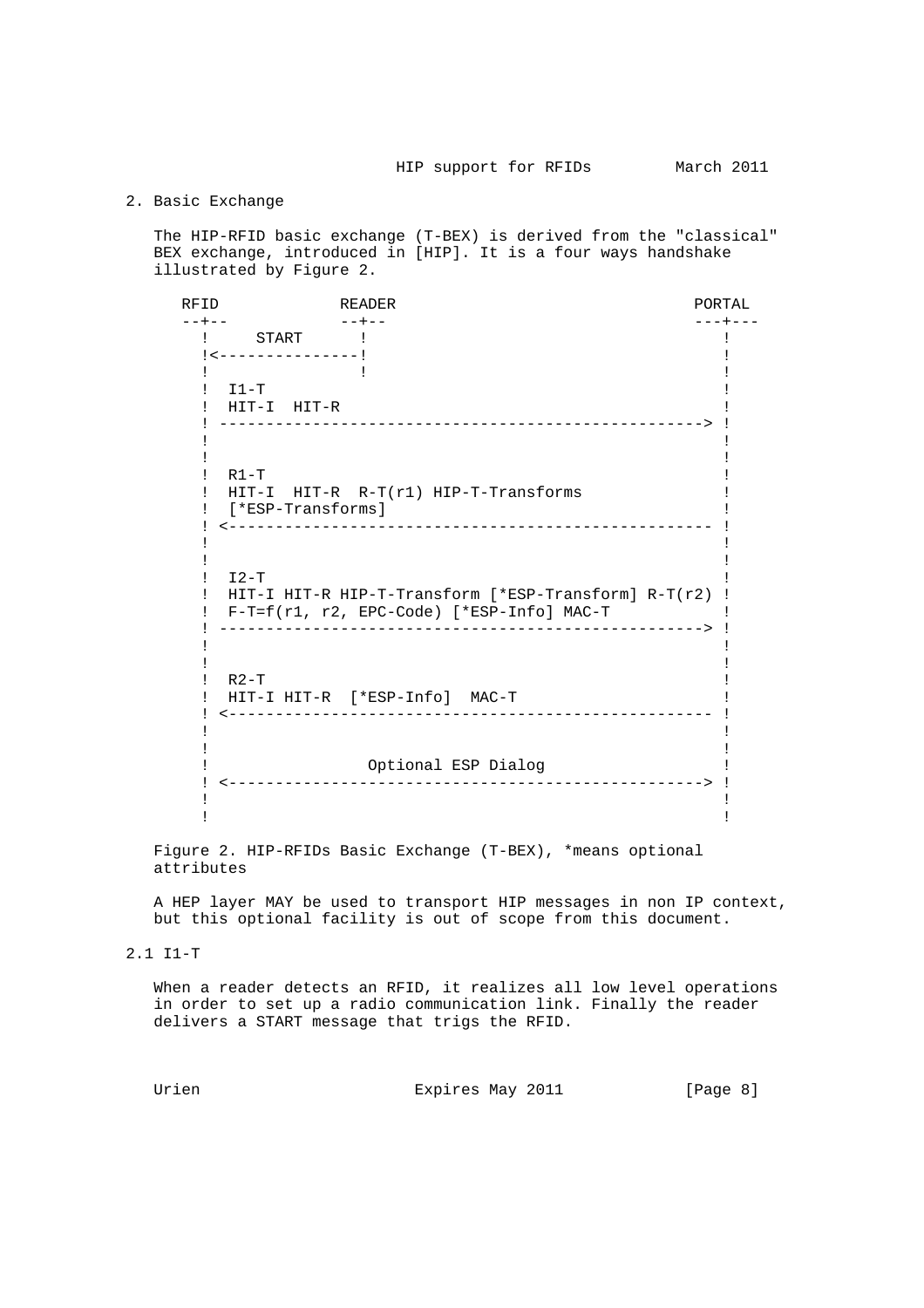The HIP-RFID sends the I1-T packet (I suffix meaning initiator), in which HIT-I is a true random value internally generated by the HIP- RFID.

 If the RFID doesn't known the portal HIT it sets the HIT-R value to zero; in that case the reader MAY modify this field in order to identify the appropriate entity.

The I1-T message is not MACed.

2.2 R1-T

 The portal produces the R1-T (R suffix meaning responder) packet, which includes a nonce r1 and optional parameters. These fields indicate a list of supported authentication schemes (HIP-T- TRANSFORMs) and a list of ESP-TRANSFORMs, i.e. secure channels that could be opened between portal and RFIDs.

This message includes the following fields:

- HIT-I, a random number which identifies a RFID

- HIT-R, the portal HIP either a null or fix value.

- HIT-T-TRANSFORMs, a list of authentication schemes

- ESP-T-TRANSFORMs, an optional list of ESP secure channels

The R1-T message is not MACed.

### 2.3 I2-T

The HIP-RFID builds the I2-T message, which contains

 - The selected HIP-T-TRANSFORM (the current authentication scheme). - An optional ESP-TRANSFORM (a class of secure channel between RFID and portal).

- A nonce r2, included in the R-T attribute.

 - An equation f(r1, r2, EPC-Code), whose solution, according to the selected HIP-T-TRANSFORM, unveils the EPC-Code value. - An optional ESP-Info attribute that gives information about the secure (ESP) channel, and which includes the SPI-I value. - A keyed MAC (MAC-T), which works with a KI-Auth-key deduced from r1, r2 and the hidden EPC-CODE value.

 $KI-Author-key = g(r1, r2, EPC-Code)$ 

 The keyed MAC is computed over the complete I2-T message, the content of MAC-T resulting from this calculation is initially set to a nul value

 The portal and the RFID shares secret keys. The meaning of these keys are dependent upon the f equation.

Urien 1988 Expires May 2011 1998 [Page 9]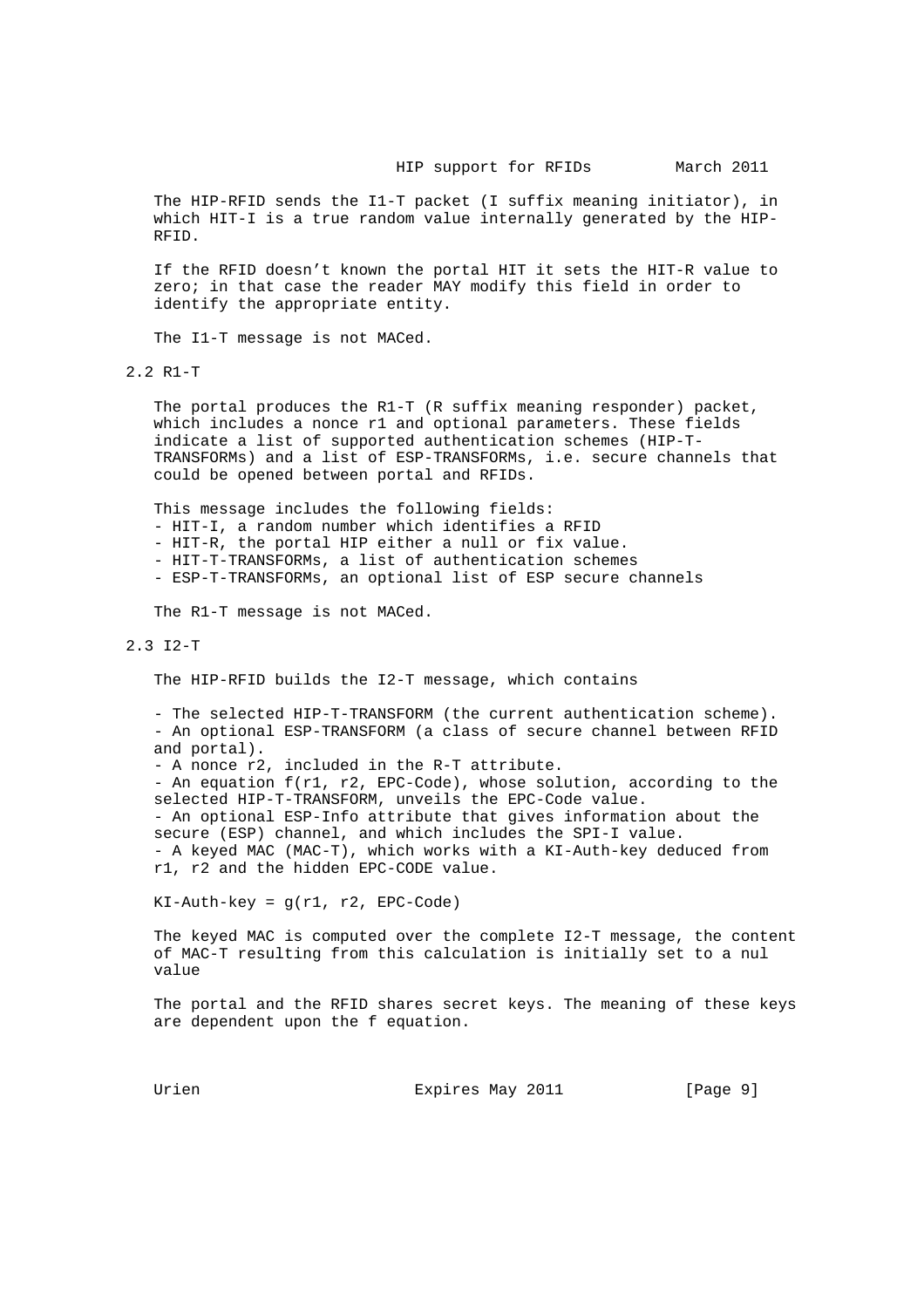In some cases the EPC-Code is the only shared key. The portal knows a list of EPC-Code and tries all solutions for solving f, according to brute force techniques. As an illustration a hash function may be used for f:

f= shal(r1 || r2 || EPC-Code), where || is the concatenation operation.

 In other cases a set of keys is shared between portal and RFIDs. For example a binary tree of HMAC procedure MAY be used, each HMAC beeing associated to a particular key. A binary tree of depth n may identify  $2^{**}$ n RFIDs, each of them stores n keys (ki:j). The f function is a list of n values such as

 $HMAC(r1 || r2, ki:j)$ 

Where  $k_i:j$  is a secret key, and j the bit value (either 0 or 1) at the rank i (ranging between 0 and n-1)for the EPC-Code (or RFID index).

2.4 R2-T

The fourth and last R2-T packet is optional. It includes

 - A keyed MAC (MAC-T) computed with the KI-Auth-key deduced from r1, r2 and the hidden EPC-CODE value.

KI-Auth-key = g(r1, r2, EPC-Code)

 - An optional ESP-Info attribute that gives information about the secure (ESP) channel, and which includes the SPI-R value.

 The R2-T packet is mandatory when an ESP channel has been previously negotiated. ESP channel is required if the portal intends to perform read or write operations with the RFIDs.

Urien **Expires May 2011** [Page 10]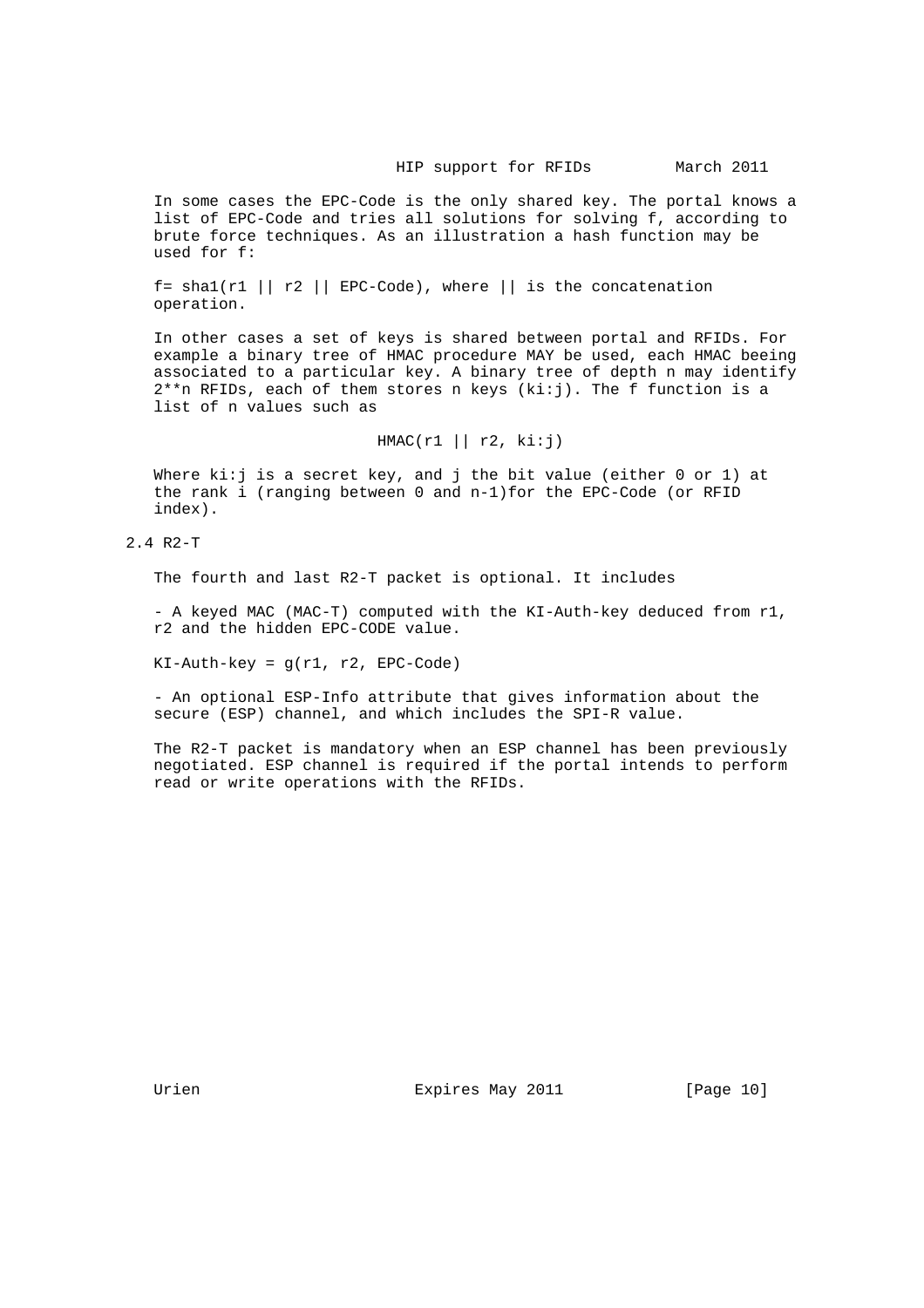# 3. Formats

### 3.1 Payload

The payload format is imported from the [HIP] specification.

0  $1$   $2$   $3$  0 1 2 3 4 5 6 7 8 9 0 1 2 3 4 5 6 7 8 9 0 1 2 3 4 5 6 7 8 9 0 1 +-+-+-+-+-+-+-+-+-+-+-+-+-+-+-+-+-+-+-+-+-+-+-+-+-+-+-+-+-+-+-+-+ | Next Header | Header Length |0| Packet Type | VER. | RES.|1| +-+-+-+-+-+-+-+-+-+-+-+-+-+-+-+-+-+-+-+-+-+-+-+-+-+-+-+-+-+-+-+-+ | Checksum | Controls | +-+-+-+-+-+-+-+-+-+-+-+-+-+-+-+-+-+-+-+-+-+-+-+-+-+-+-+-+-+-+-+-+ Sender's Host Identity RFID (HIT) | | | | | | +-+-+-+-+-+-+-+-+-+-+-+-+-+-+-+-+-+-+-+-+-+-+-+-+-+-+-+-+-+-+-+-+ Receiver's Host Identity RFID (HIT) | | | | | | +-+-+-+-+-+-+-+-+-+-+-+-+-+-+-+-+-+-+-+-+-+-+-+-+-+-+-+-+-+-+-+-+ | | HIP Parameters  $\sqrt{2}$  /  $\sqrt{2}$  /  $\sqrt{2}$  /  $\sqrt{2}$  /  $\sqrt{2}$  /  $\sqrt{2}$  /  $\sqrt{2}$  /  $\sqrt{2}$  /  $\sqrt{2}$  /  $\sqrt{2}$  /  $\sqrt{2}$  /  $\sqrt{2}$  /  $\sqrt{2}$  /  $\sqrt{2}$  /  $\sqrt{2}$  /  $\sqrt{2}$  /  $\sqrt{2}$  /  $\sqrt{2}$  /  $\sqrt{2}$  /  $\sqrt{2}$  /  $\sqrt{2}$  /  $\sqrt{2}$  / | | +-+-+-+-+-+-+-+-+-+-+-+-+-+-+-+-+-+-+-+-+-+-+-+-+-+-+-+-+-+-+-+-+ Next Header : normal value is decimal 59, IPPROTO\_NONE.

 Header Length: the length of the HIP Header and HIP parameters in 8 bytes units, excluding the first 8 bytes

Packet Type: Detailed in section 4.2

VER: 0001

RES: 000

 Checksum: This checksum covers the source and destination addresses in the IP header.

 HIP-RFIDs always deliver HIP packets with the null value for the checksum field. The reader MUST compute the checksum.

HIP-RFIDs do not check the checksum of received packets.

Controls: this field is reserved for future use (RFU)

Sender's Host Identity RFID: 16 bytes HIT

Urien 1988 Expires May 2011 1991 [Page 11]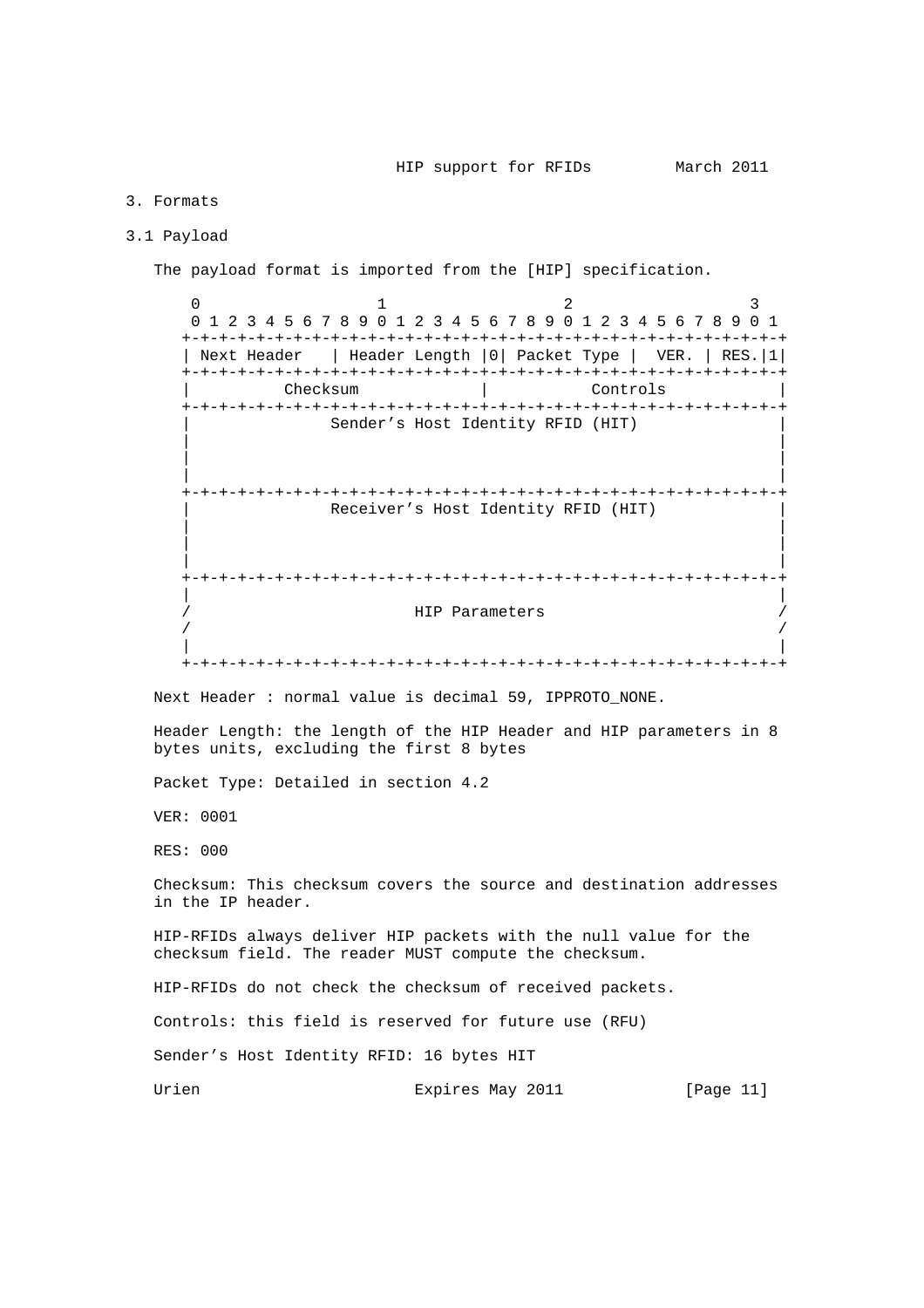Receiver's Host Identity RFID: 16 bytes HIT

HIP Parameters: a list of attributes encoded in the TLV format

3.2 Packets types

| Packet type   | Packet name                                 |
|---------------|---------------------------------------------|
| $0 \times 40$ | I1-T - The HIP-RFID Initiator Packet        |
| 0x41          | R1-T - The HIP-RFID Responder Packet        |
| 0x42          | I2-T - The Second HIP-RFID Initiator Packet |
| $0 \times 43$ | R2-T - The Second HIP-RFID Responder Packet |
|               |                                             |

Urien Expires May 2011 [Page 12]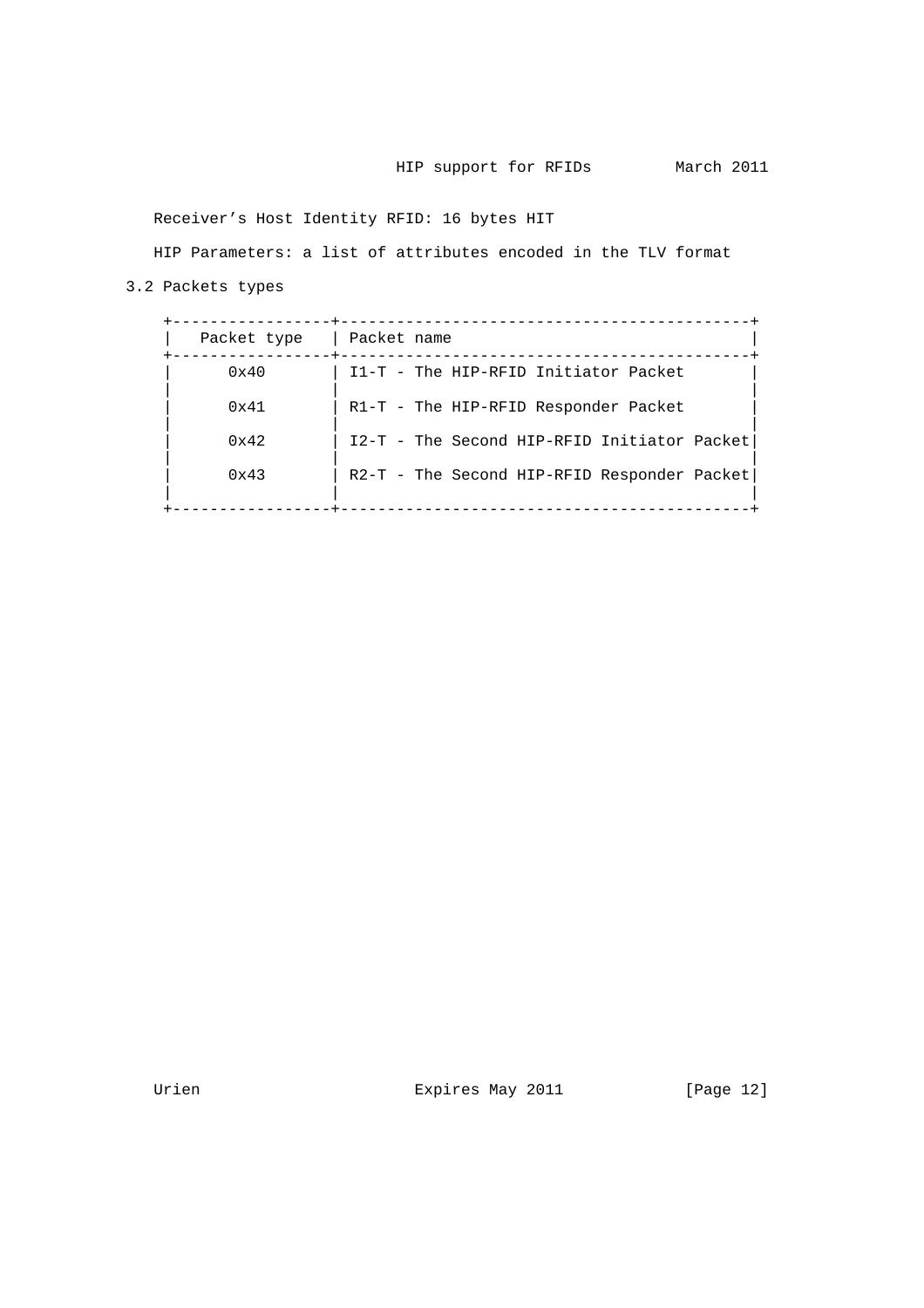# 3.3 Summary of HIP parameters

| TLV             | Type                   | Length   | Data                    |
|-----------------|------------------------|----------|-------------------------|
| $R - T$         | 0x400                  | variable | Random value r1 or r2   |
| HIP-T-TRANSFORM | $0 \times 402$         | variable | $HIP-RFID$ transform(s) |
| $F-T$           | $0 \times 404$         | variable | f function value        |
| $MAC-T$         | 0x406                  | variable | Keyed MAC               |
| ESP-Transform   | 0x408                  | variable | $ESP$ transform( $s$ )  |
| $ESP-Info$      | $0 \times 40 \text{A}$ | variable | $ESP$ parameter( $s$ )  |
|                 |                        |          |                         |

3.4 R-T

| 0 1 2 3 4 5 6 7 8 9 0 1 2 3 4 5 6 7 8 9 0 1 2 3 4 5 6 7 8 9 |         |  |
|-------------------------------------------------------------|---------|--|
|                                                             |         |  |
| Type                                                        | Length  |  |
|                                                             |         |  |
| Padding-Length                                              | value   |  |
|                                                             |         |  |
| value                                                       | Padding |  |
|                                                             |         |  |

| Type           | 0x400                   |
|----------------|-------------------------|
| Length         | total length in bytes   |
| Value          | random value            |
| Padding-Length | padding length in bytes |
| Padding        | padding bytes           |

Urien Expires May 2011 [Page 13]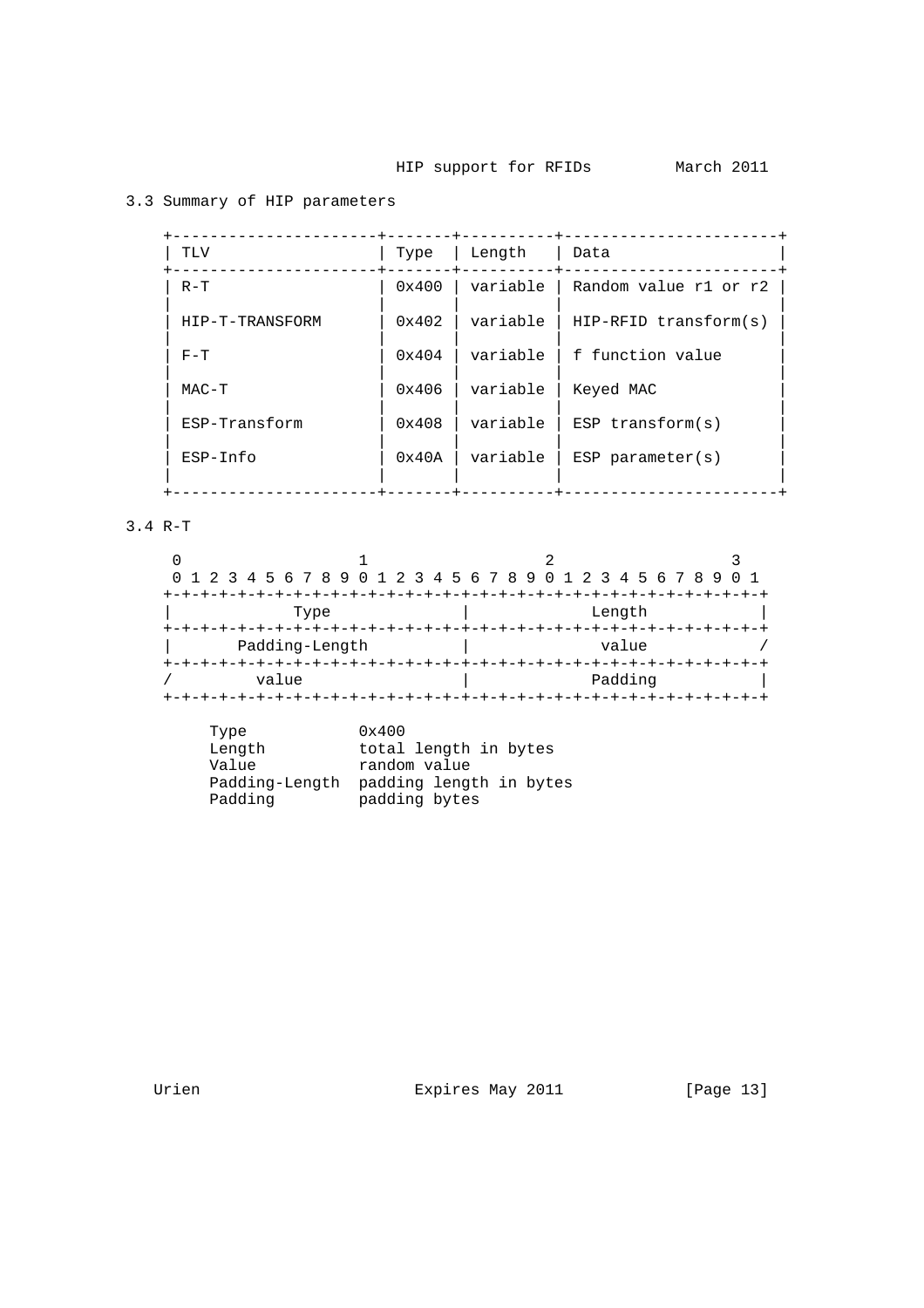3.5 HIP-T-Transform  $0$  1 2 3 0 1 2 3 4 5 6 7 8 9 0 1 2 3 4 5 6 7 8 9 0 1 2 3 4 5 6 7 8 9 0 1 +-+-+-+-+-+-+-+-+-+-+-+-+-+-+-+-+-+-+-+-+-+-+-+-+-+-+-+-+-+-+-+-+ | Type | Length | +-+-+-+-+-+-+-+-+-+-+-+-+-+-+-+-+-+-+-+-+-+-+-+-+-+-+-+-+-+-+-+-+ Padding-Length | Suite-ID | Suite-ID | Suite-ID | Suite-ID | Suite-ID | Suite-ID | Suite-ID | Suite-ID | Suite- +-+-+-+-+-+-+-+-+-+-+-+-+-+-+-+-+-+-+-+-+-+-+-+-+-+-+-+-+-+-+-+-+ Length-of-Suite-ID#1 | value +-+-+-+-+-+-+-+-+-+-+-+-+-+-+-+-+-+-+-+-+-+-+-+-+-+-+-+-+-+-+-+-+ Suite-ID#2 +-+-+-+-+-+-+-+-+-+-+-+-+-+-+-+-+-+-+-+-+-+-+-+-+-+-+-+-+-+-+-+-+ | | Padding | +-+-+-+-+-+-+-+-+-+-+-+-+-+-+-+-+-+-+-+-+-+-+-+-+-+-+-+-+-+-+-+-+ Type  $0x402$ Length Total length Padding-Length Number of padding bytes Suite-ID Defines the HIP Cipher Suite to be used Length-of-Suite-ID Defines the length of optional data Padding **Padding bytes** 3.6 F-T  $0$  1 2 3 0 1 2 3 4 5 6 7 8 9 0 1 2 3 4 5 6 7 8 9 0 1 2 3 4 5 6 7 8 9 0 1 +-+-+-+-+-+-+-+-+-+-+-+-+-+-+-+-+-+-+-+-+-+-+-+-+-+-+-+-+-+-+-+-+ | Type | Length | L +-+-+-+-+-+-+-+-+-+-+-+-+-+-+-+-+-+-+-+-+-+-+-+-+-+-+-+-+-+-+-+-+ Padding-Length | value +-+-+-+-+-+-+-+-+-+-+-+-+-+-+-+-+-+-+-+-+-+-+-+-+-+-+-+-+-+-+-+-+ | | Padding | +-+-+-+-+-+-+-+-+-+-+-+-+-+-+-+-+-+-+-+-+-+-+-+-+-+-+-+-+-+-+-+-+ Type 0x404 Length total length, in bytes Padding-Length padding length in bytes Value f value Padding padding bytes

Urien **Expires May 2011** [Page 14]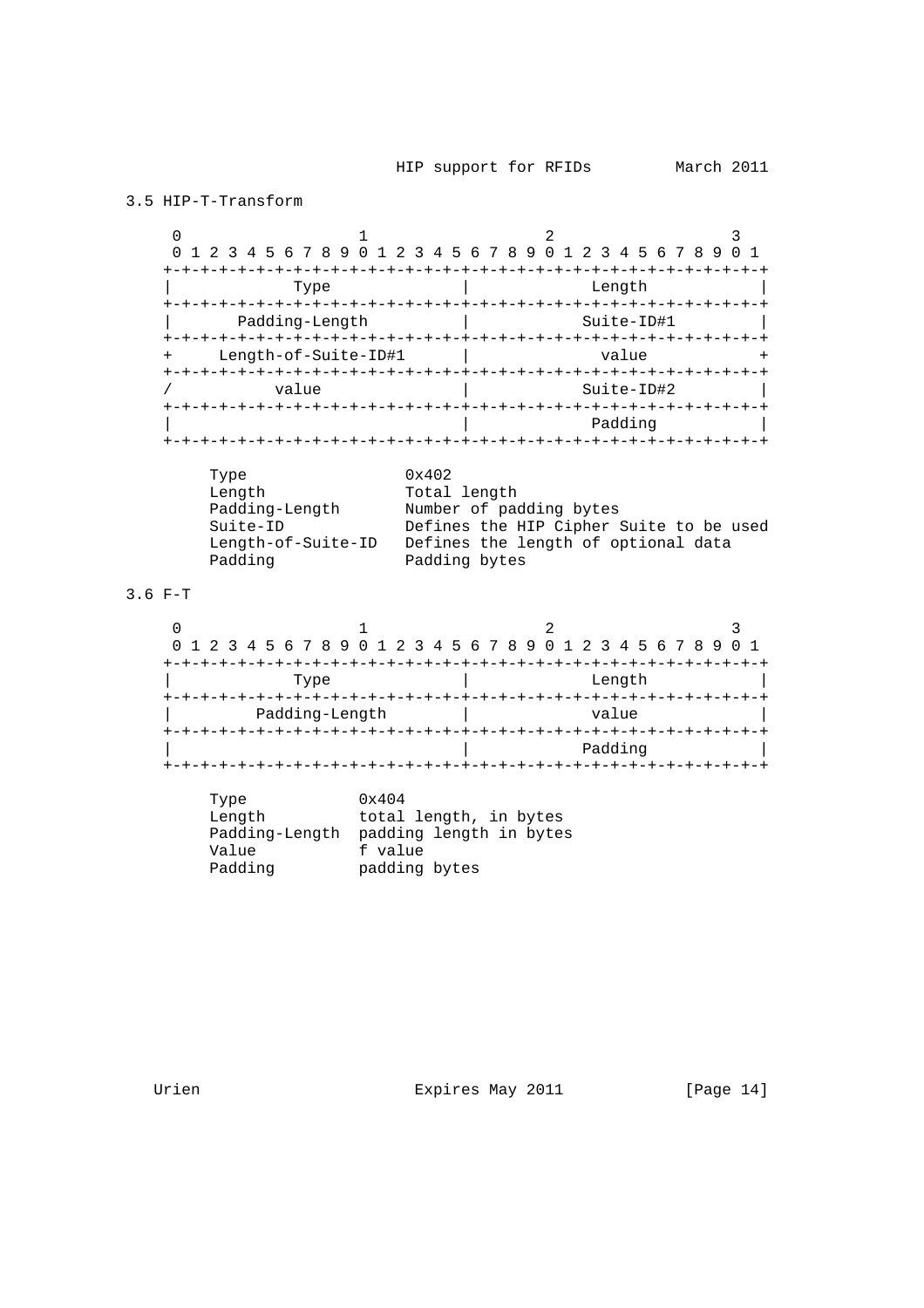3.7 MAC-T

 $0$  1 2 3 0 1 2 3 4 5 6 7 8 9 0 1 2 3 4 5 6 7 8 9 0 1 2 3 4 5 6 7 8 9 0 1 +-+-+-+-+-+-+-+-+-+-+-+-+-+-+-+-+-+-+-+-+-+-+-+-+-+-+-+-+-+-+-+-+ | Type | Length | Length | Length | Length | Length | Length | Length | Length | Length | Length | Length | Length | Length | Length | Length | Length | Length | Length | Length | Length | Length | Length | Length | Length +-+-+-+-+-+-+-+-+-+-+-+-+-+-+-+-+-+-+-+-+-+-+-+-+-+-+-+-+-+-+-+-+ Padding-Length | MAC +-+-+-+-+-+-+-+-+-+-+-+-+-+-+-+-+-+-+-+-+-+-+-+-+-+-+-+-+-+-+-+-+ / | Padding | +-+-+-+-+-+-+-+-+-+-+-+-+-+-+-+-+-+-+-+-+-+-+-+-+-+-+-+-+-+-+-+-+

| Type           | 0x406                    |
|----------------|--------------------------|
| Length         | total length, in bytes   |
| Padding-Length | padding length, in bytes |
| Value          | Keyed MAC value          |
| Padding        | padding bytes            |

 A MAC procedure works with the K-Auth-Key and is computed over the whole HIP message according to the following rules

- The checksum field of the HIP header is set to a null value.

- The MAC field of the MAC-T attribute is set to a null value

3.8 ESP-Transform

Details of the attribute will be specified by another document.

3.9 ESP-Info

Details of the attribute will be specified by another document.

Urien **Expires May 2011** [Page 15]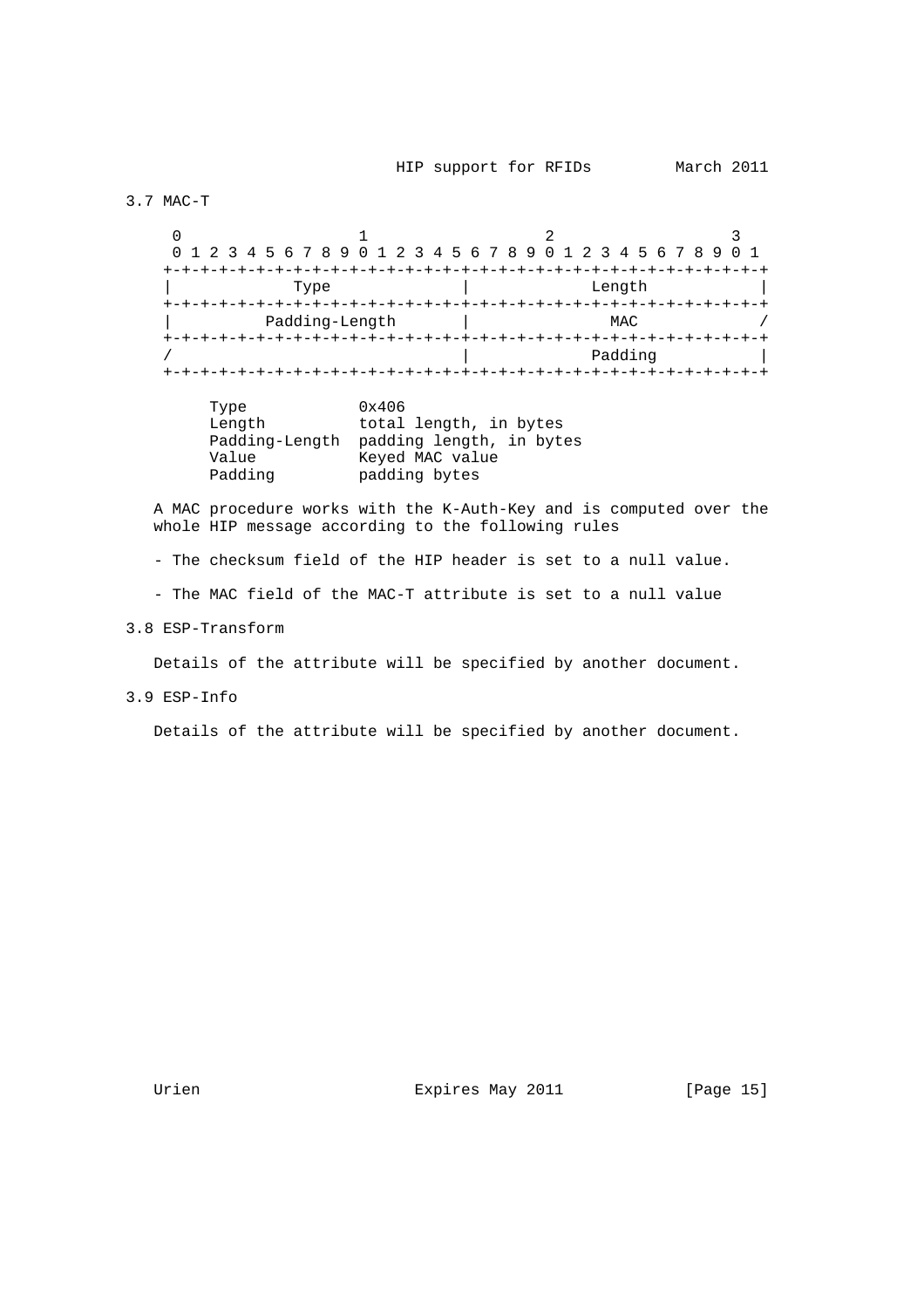# 4. BEX Example

# 4.1 Generic example

4.1.1 I1-T

| Next Header:              | $0 \times 3B$      |
|---------------------------|--------------------|
| Header Length:            | 0x4                |
| Packet Type:              | $0 \times 40$      |
| Version:                  | 0x1                |
| Reserved:                 | 0x1                |
| Control:                  | $0 \times 0$       |
| Checksum:                 | 0x0000             |
| Sender's HIT (RFID) :     | 0x0123456789ABCDEF |
|                           | 0123456789ABCDEF   |
| Receiver's HIT (Portal) : | 0x0000000000000000 |
|                           | 0000000000000000   |

 The checksum is computed by portal and reader according to rules specified in [HIP]; it covers the source and destination IP addresses.

4.1.2 R1-T

| Next Header:          | 0x3B               |
|-----------------------|--------------------|
| Header Length:        | 0xB                |
| Packet Type:          | 0x41               |
| Version:              | 0x1                |
| Reserved:             | 0x1                |
| Control:              | $0 \times 0$       |
| Checksum:             | 0xabcd             |
| Sender's HIT (Portal) | 0xa5a5a5a5a5a5a5a5 |
|                       | 5A5A5A5A5A5A5A5A   |
| Receiver's HIT (RFID) | 0x0123456789ABCDEF |
|                       | 0123456789ABCDEF   |
| $R-T$                 | 0x040000280002rrrr |
|                       | rrrrrrrrrrrrrrrr   |
|                       | rrrrrrrrrrrrrrrr   |
|                       | rrrrrrrrrrrrrrrr   |
|                       | rrrrrrrrrrrpppp    |
| HIP-T-Transforms      | 0x0402001000020001 |
|                       | 000000020000pppp   |
|                       |                    |

 r1 is a 128 bits value Transforms 1, 2 are supported by the reader.

Urien **Expires May 2011** [Page 16]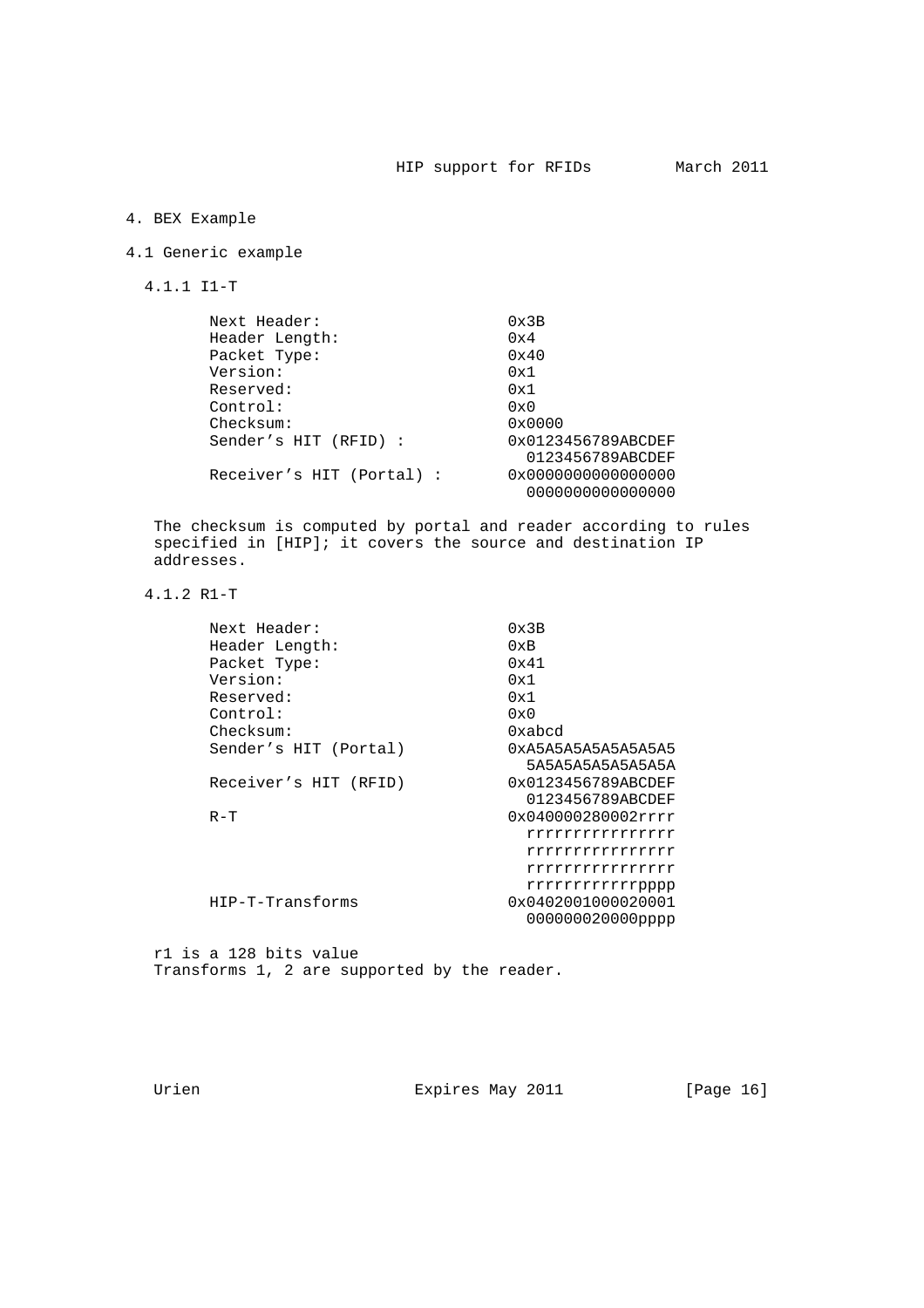# 4.1.3 I2-T

| Next Header:            | 0x3B                                   |
|-------------------------|----------------------------------------|
| Header Length:          | 0x14                                   |
| Packet Type:            | 0x42                                   |
| Version:                | 0x1                                    |
| Reserved:               | 0x1                                    |
| Control:                | $0 \times 0$                           |
| Checksum:               | 0x0000                                 |
| Sender's HIT (RFID) :   | 0x0123456789ABCDEF<br>0123456789ABCDEF |
| Sender's HIT (Portal) : | 0xA5A5A5A5A5A5A5A5<br>5A5A5A5A5A5A5A5A |
| HIP-T-Transform         | 0x0402001000060001                     |
|                         |                                        |
| $R - T$                 | 0x040000280002rrrr                     |
|                         | rrrrrrrrrrrrrrrr                       |
|                         | rrrrrrrrrrrrrrrr                       |
|                         | rrrrrrrrrrrrrrrrr                      |
|                         | rrrrrrrrrrrpppp                        |
| $F-T$                   | 0x040400280002ffff                     |
|                         | ffffffffffffffffff                     |
|                         | fffffffffffffffff                      |
|                         | ffffffffffffffffff                     |
|                         | ffffffffffffpppp                       |
| $MAC-T$                 | $0x040600040006$ ssss                  |
|                         | SSSSSSSSSSSSSSS                        |
|                         | SSSSSSSSSSSSSSS                        |
|                         | ssssppppppppppppp                      |

 The RFID selects the HIP-Transform number one. It produces an r2 nonce and computes a f value. It appends a 20 bytes keyed MAC.

Urien Expires May 2011 [Page 17]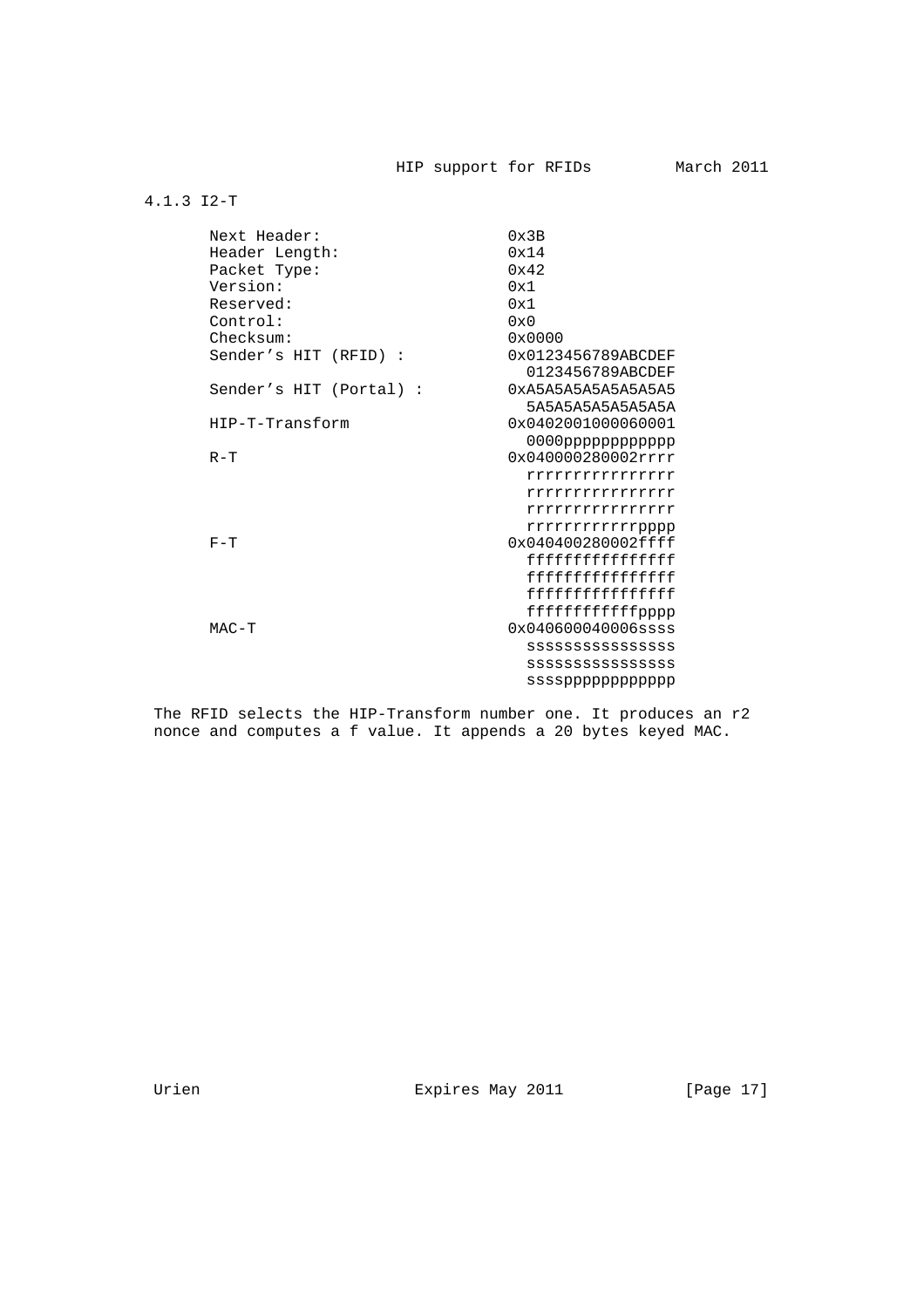4.1.4 R2-T

| Next Header:            | $0 \times 3B$         |
|-------------------------|-----------------------|
| Header Length:          | $0 \times 08$         |
| Packet Type:            | $0 \times 40$         |
| Version:                | 0x1                   |
| Reserved:               | 0x1                   |
| Control:                | $0 \times 0$          |
| Checksum:               | 0xabcd                |
| Sender's HIT (RFID):    | 0x0123456789ABCDEF    |
|                         | 0123456789ABCDEF      |
| Sender's HIT (Portal) : | 0xA5A5A5A5A5A5A5A5    |
|                         | 5A5A5A5A5A5A5A5A      |
| MAC-T                   | $0x040600040006$ ssss |
|                         | SSSSSSSSSSSSSSS       |
|                         | SSSSSSSSSSSSSSS       |
|                         |                       |

Reader ends the BEX-T.

4.2 HIP-T Transform 0x0001, HMAC

 $EPC = 0123456789abcdefcdab$ 

4.2.1 I1-T

 << 3B 04 40 11 00 00 00 00 6A 68 2E 53 51 6B 51 6F 2F 58 CE 60 25 42 1A E6 00 00 00 00 00 00 00 00 00 00 00 00 00 00 00 00

 HEAD 3b04401100000000 sHIT 6a682e53516b516f2f58ce6025421ae6 dHIT 00000000000000000000000000000000

4.2.2 R1-T

 >> 3B 0A 41 11 00 00 00 00 00 00 00 00 00 00 00 00 00 00 00 00 00 00 00 00 6A 68 2E 53 51 6B 51 6F 2F 58 CE 60 25 42 1A E6 04 00 00 20 00 06 27 6D 03 4D DD 2D 52 79 3B 17 2C B9 5B CD 02 97 E2 DF 61 15 00 00 00 00 00 00 04 02 00 10 00 06 00 02 00 00 00 00 00 00 00 00

 HEAD 3b0a411100000000 sHIT 00000000000000000000000000000000 dHIT 6a682e53516b516f2f58ce6025421ae6

 ATT 0400 20 bytes 276d034ddd2d52793b172cb95bcd0297e2df6115 ATT 0402 04 bytes 00020000

Urien 1812 Expires May 2011 1994 [Page 18]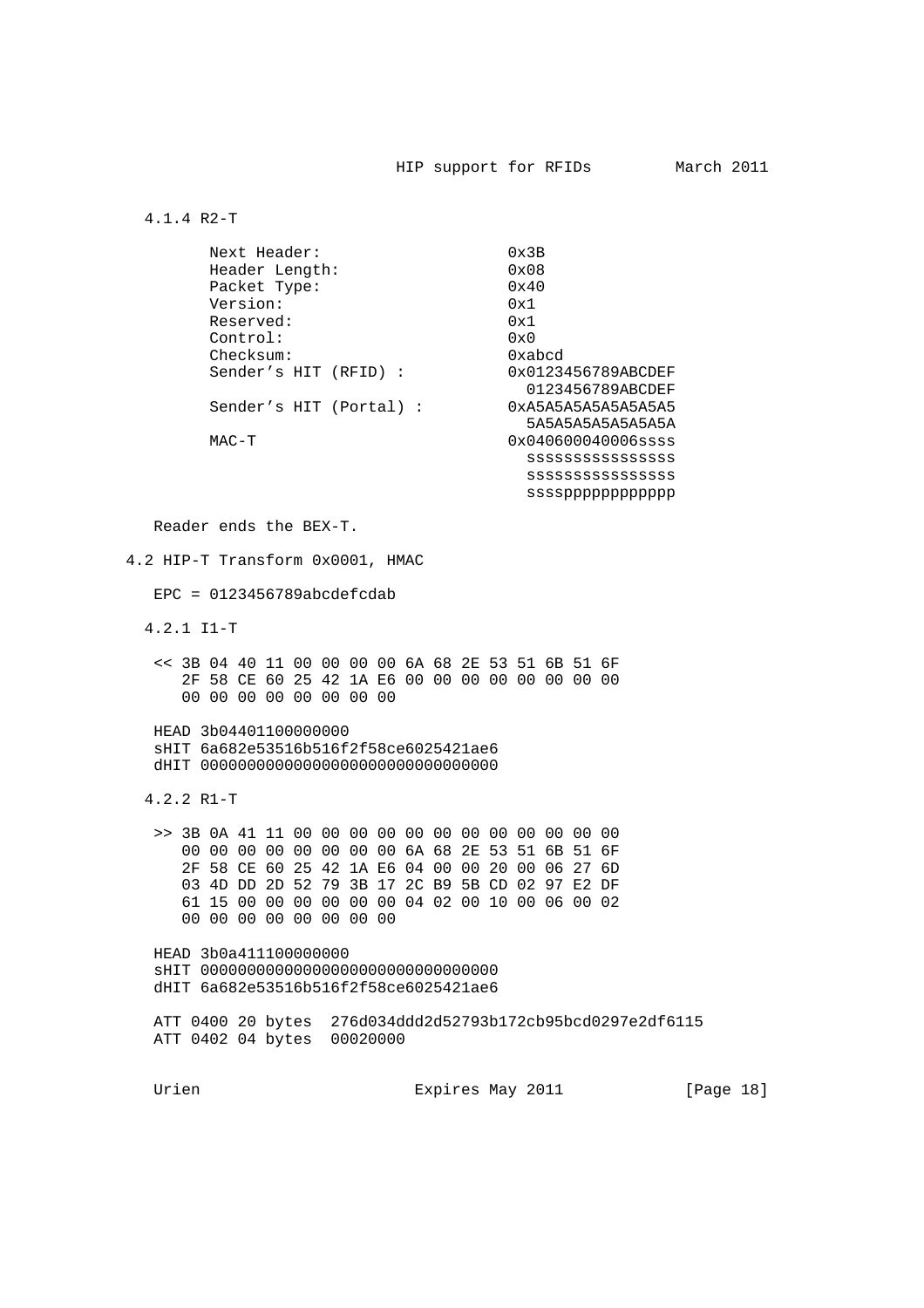```
 4.2.3 I2-T
    << 3B 13 40 11 00 00 00 00 6A 68 2E 53 51 6B 51 6F
       2F 58 CE 60 25 42 1A E6 00 00 00 00 00 00 00 00
       00 00 00 00 00 00 00 00 04 02 00 10 00 06 00 01
       00 00 00 00 00 00 00 00 04 00 00 20 00 06 C5 95
       8B 23 6B 9B 0E AA 7A BB 25 F2 7D 24 C5 04 6E 89
       19 9E 00 00 00 00 00 00 04 04 00 20 00 06 80 1D
      BC 55 C5 F3 97 89 F8 3C 6C BA 14 50 18 7D 83 83
      3C AF 00 00 00 00 00 00 04 06 00 20 00 06 2A 23
      68 93 2B F7 3A BE C4 6B DD B8 3F 1B 3F 7F 9D ED
      8B 83 00 00 00 00 00 00
   HEAD 3b13401100000000
   sHIT 6a682e53516b516f2f58ce6025421ae6
   dHIT 00000000000000000000000000000000
   ATT 0402 04 bytes 00010000
   ATT 0400 20 bytes c5958b236b9b0eaa7abb25f27d24c5046e89199e
   ATT 0404 20 bytes 801dbc55c5f39789f83c6cba1450187d83833caf
   ATT 0406 20 bytes 2a2368932bf73abec46bddb83f1b3f7f9ded8b83
5. HIP-T-Transforms Definition
5.1 Type 0x0001, HMAC
   5.1.1 Suite-ID
   Suite-ID: 0x0001
   Length-of-Suite-ID: 0x0000
   5.1.2 F-T computing (f function)
   The F-T function produces a 20 bytes result, according to the
   relation:
  K = HMAC-SHA1(r1 | r2, EPC-Code)Y = f(r1, r2, EPC-Code) = HMAC-SHA1(K, CT1 | "Type 0001 key") Where:
    - SHA1 is the SHA1 digest function
    - EPC-Code is the RFID identity
    - HMAC-SHA1 is the keyed MAC algorithm based on the SHA1 digest
   procedure.
    - CT1 is a 32 bits string, whose value is equal to 0x00000001
  Urien 1912 Expires May 2011 [Page 19]
```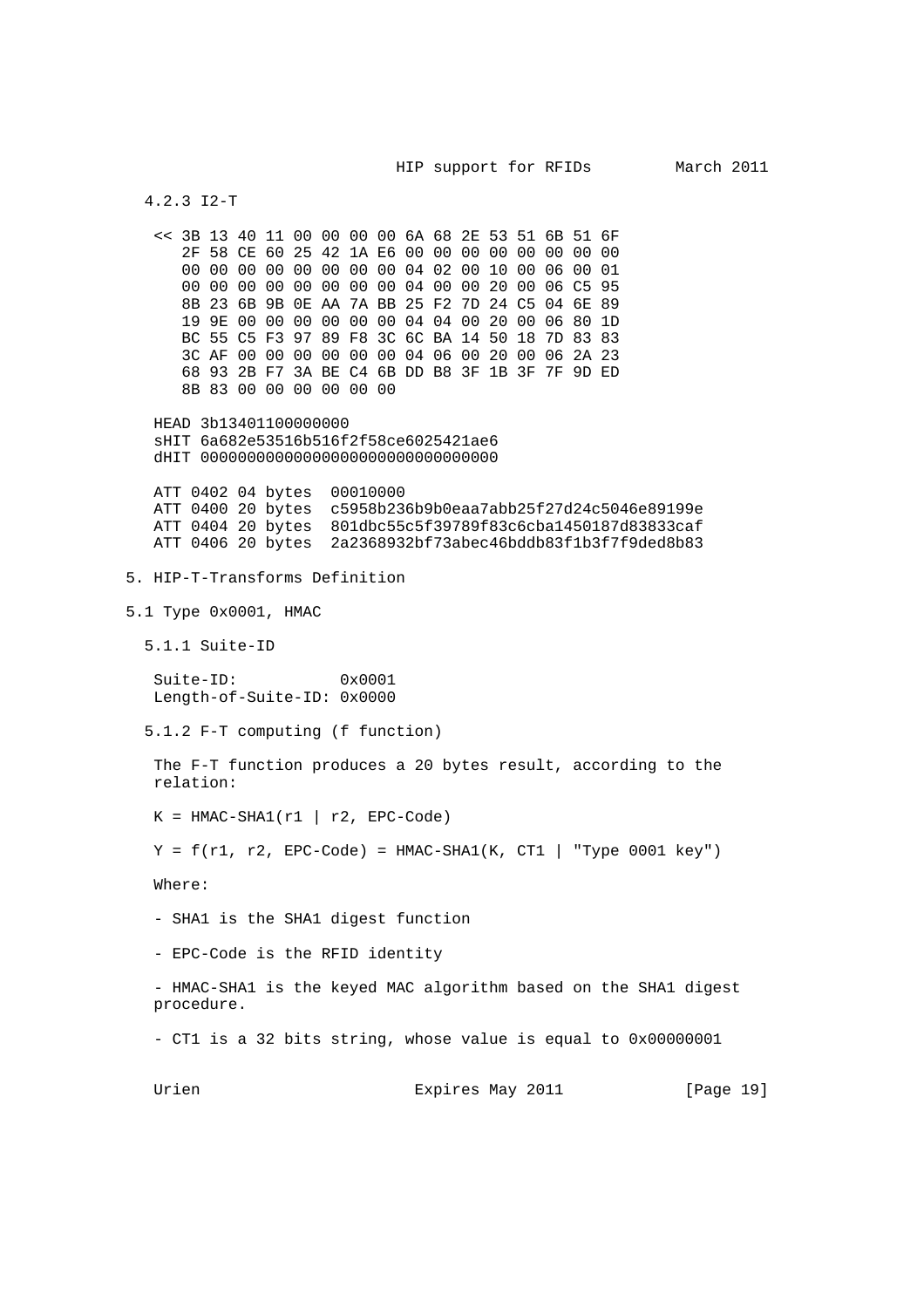HIP support for RFIDs March 2011 - r1 and r2 are the two random values exchanged by the BEX 5.1.3 K-Auth-Key computing (g function) The K-Auth-Key is computing according to the relation:  $K = HMAC-SHA1(r1 | r2, EPC-Code)$  $Y = HMAC-SHA1(K, CT2 | "Type 0001 key")$  Where: - SHA1 is the SHA1 digest function - EPC-Code is the RFID identity - HMAC-SHA1 is the keyed MAC algorithm based on the SHA1 digest procedure. - CT2 is a 32 bits string, whose value is equal to 0x00000002 - r1 and r2 are the two random values exchanged by the BEX 5.1.4 MAC-T computing The HMAC-SHA1 function is used with the K-Auth-Key secret value: MAC-T(HIT-T packet) = HMAC-SHA1(K-Auth-Key, HIP-T packet) 5.2 Type 0x0002, Keys-Tree 5.2.1 Suite-ID Suite-ID: 0x0002 Length-of-Suite-ID: 0x0006 Value1: an index identifying a HASH function (H), which produces t bytes. Value2: n, the depth of the tree, a two bytes number. Value3: p, the maximum number of child nodes, for each node, a two bytes number. The maximum elements of a keys-tree is therefore p\*\*n 5.2.2 F-T computing (f function) The F-T function produces a list of Hi,  $1 \le i \le n$ , of nh bytes results, according to the relation:  $Y = f(r1, r2, EPC-Code) = H1 | H2 | Hi | Hn$ Urien **Expires May 2011** [Page 20]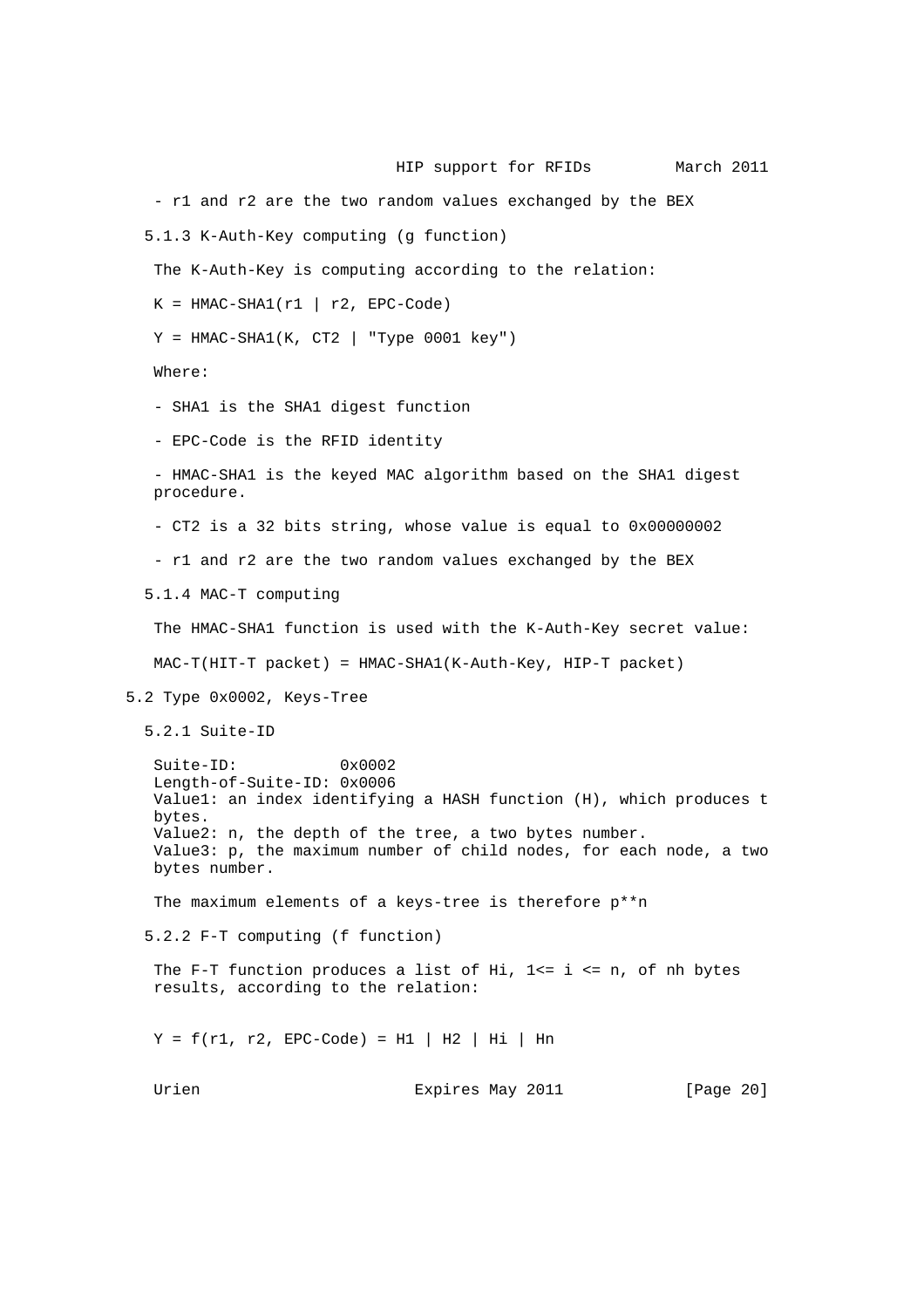HIP support for RFIDs March 2011 With  $Hi = HMAC-SHA1(r1 | r2, Ki:j)$  Where: - H is digest function producing t bytes - Ki:j is a set of pn secret keys. Each EPC-Code is associated with an index, whose value is written as: RFID-Index = an  $p^{**}(n-1)$  + an-1  $p^{**}(n-2)$  + al Each ai digit( ai  $p^{**}(i-1)$  )whose value ranges between 0 and  $p-1$ , is associated with a key Ki:j (i.e. the tree is made with pn keys, but only n values are stored in a given RFID), with j=ai - HMAC-H is the keyed MAC algorithm based on the H digest procedure. - r1 and r2 are the two random values exchanged by the BEX. 5.2.3 K-Auth-Key computing (g function) The K-Auth-Key is computing according to the relation:  $K-Auth-Key = HMAC-H(r1 | r2, RFID-Index)$  Where: - H is a digest function producing t bytes - HMAC-H is the keyed MAC algorithm based on the H digest procedure. - RFID INDEX is the RFID index. - r1 and r2 are the two random values exchanged by the BEX. 5.2.4 MAC-T computing The HMAC-H function is used with the K-Auth-Key secret value: MAC-T(HIT-T packet) = HMAC-H(K-Auth-Key, HIP-T packet) 6. Security Considerations To be done. 7. IANA Considerations To be done. Urien 1988 Expires May 2011 1998 [Page 21]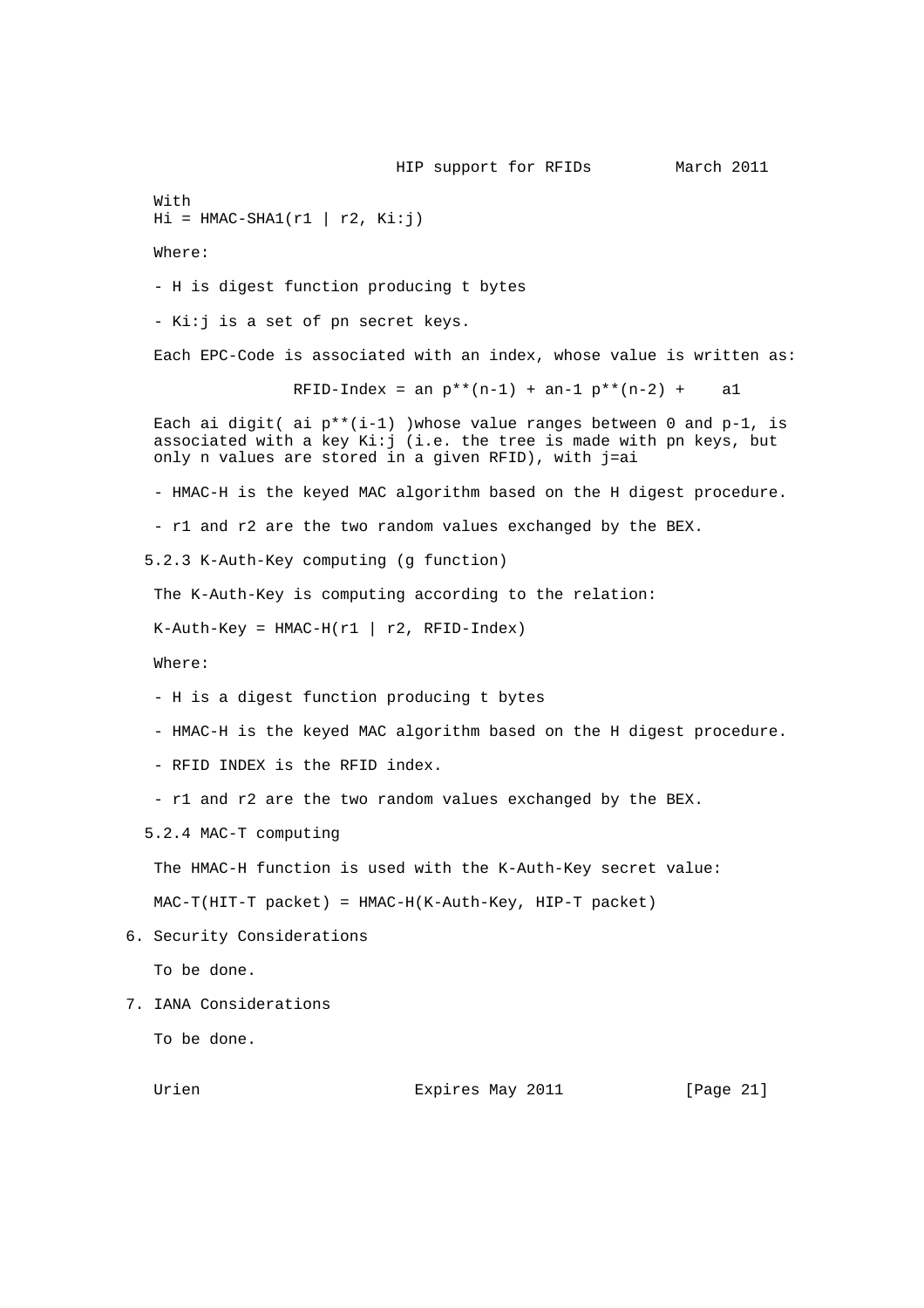### 8 References

#### 8.1 Normative references

 [RFC2119] Bradner, S., "Key words for use in RFCs to Indicate Requirement Levels", BCP 14, RFC 2119, March 1997.

 [HIP] R. Moskowitz, P. Nikander, P. Jokela, T. Henderson, Host Identity Protocol, RFC 5201, April 2008.

# 8.2 Informative references

 [EPC] Brock, D.L, The Electronic Product Code (EPC), A Naming Scheme for Physical Objects, MIT AUTO-ID CENTER, 2001.

 [PML] Brock, D.L - The Physical Markup Language, MIT AUTO-ID CENTER, 2001.

 [EPCGLOBAL] EPCglobal, EPC Radio Frequency Identity Protocols Class 1 1516 Generation 2 UHF RFID Protocol for Communications at 860 MHz-960 MHz Version 1517 1.0.9, EPCglobal Standard, January 2005.

 [NIST-800-108] NIST Special Publication 800-108, Recommendation for Key Derivation Using Pseudorandom Functions.

 [SEC] S. Weis, S. Sarma, R. Rivest and D. Engels. "Security and privacy aspects of low-cost radio frequency identification systems" In D. Hutter, G. Muller, W. Stephan and M. Ullman, editors, International Conference on Security in Pervasive Computing - SPC 2003, volume 2802 of Lecture Notes in computer Science, pages 454- 469. Springer-Verlag, 2003.

 [HIP-TAG-EXP] Pascal Urien, Simon Elrharbi, Dorice Nyamy, Herve Chabanne, Thomas Icart, Francois Lecocq, Cyrille Pepin, Khalifa Toumi, Mathieu Bouet, Guy Pujolle, Patrice Krzanik, Jean-Ferdinand Susini, "HIP-Tags architecture implementation for the Internet of Things", AH-ICI 2009. First Asian Himalayas International Conference on Internet, 3-5 Nov. 2009.

 [BLIND] Dacheng Zhang, Miika Komu, "An Extension of HIP Base Exchange to Support Identity Privacy", draft-zhang-hip-privacy-protection-00, work in progress, March 2010.

#### 9 Annex I

 This annex provides a sample code, for NFC RFIDs working at 13.56 Mhz and implementing a Java Virtual Machine.

Urien 1988 Expires May 2011 1998 [Page 22]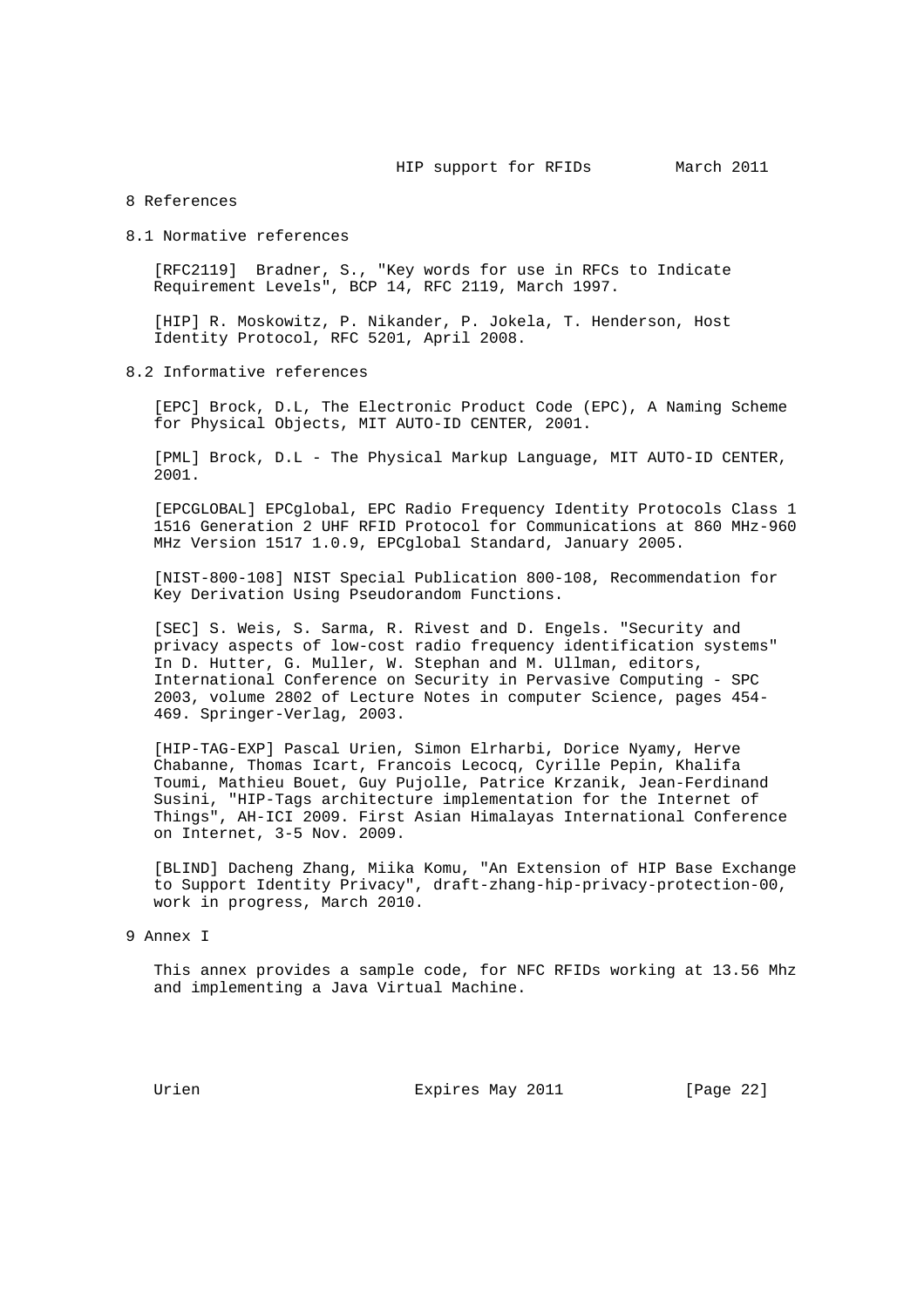### 9.1 Binary Interface with HIP RFIDs

 According to the ISO 7816 standards, embedded RFID applications are identified by an AID attribute (Application IDentifier) whose size ranges between 5 and 16 bytes.

 Commands exchanged between RFIDs and readers are named APDUs and are associated with a short prefix, whose size is usually 5 bytes referred as CLA, INS, P1, P2, P3.

 In our sample we choose an arbitrary value for the AID (11223344556601, in hexadecimal representation) and a unique command CLA=00, INS=C2, P1=00, P2=00. The P3 byte is set to null in order to trig the RFID (which resets its state machine and returns the I1 packet, or a non null value when it pushes the R1 packet.

9.3 Exchanged data

 The reader selects the embedded HIP-RFID application. >> 00 A4 04 00 07 11 22 33 44 55 66 01  $<< 9000$ 

The reader trigs the first packet I1-T.

>> 00 C2 00 00 00

The RFID delivers the I1-T packet.

 << 3B 04 40 11 00 00 00 00 A3 12 9D 5E 28 16 67 4F FC 4F A8 08 4E 30 55 E8 00 00 00 00 00 00 00 00 00 00 00 00 00 00 00 00 90 00

The reader forwards the R1-T packet to the HIP RFID.

 >> 00 C2 00 00 58 3B 0A 41 11 00 00 00 00 00 00 00 00 00 00 00 00 00 00 00 00 00 00 00 00 A3 12 9D 5E 28 16 67 4F FC 4F A8 08 4E 30 55 E8 04 00 00 20 00 06 68 46 95 15 02 10 32 C2 B7 8D 13 E7 53 F6 25 0F 09 AD 7A BD 00 00 00 00 00 00 04 02 00 10 00 06 00 01 00 00 00 00 00 00 00 00

The RFID produces the I2-T packet.

 << 3B 13 40 11 00 00 00 00 A3 12 9D 5E 28 16 67 4F FC 4F A8 08 4E 30 55 E8 00 00 00 00 00 00 00 00 00 00 00 00 00 00 00 00 04 02 00 10 00 06 00 01 00 00 00 00 00 00 00 00 04 00 00 20 00 06 71 3A DD 19 C4 CB 59 D4 AF D0 2B FD F9 7C 2F 8A D1 23 32 E0 00 00 00 00 00 00 04 04 00 20 00 06 70 DA C1 F7 0B CA 63 15 57 CB D7 AA 66 A9 FD 36 B4 1F DB E3 00 00 00 00 00 00 04 06 00 20 00 06 A6 A7 00 67 5D FD A9 2F 3E 5C 00 D6 B0 8A 55 A2 99 D8 86 79 00 00 00 00 00 00 90 00

Urien **Expires May 2011** [Page 23]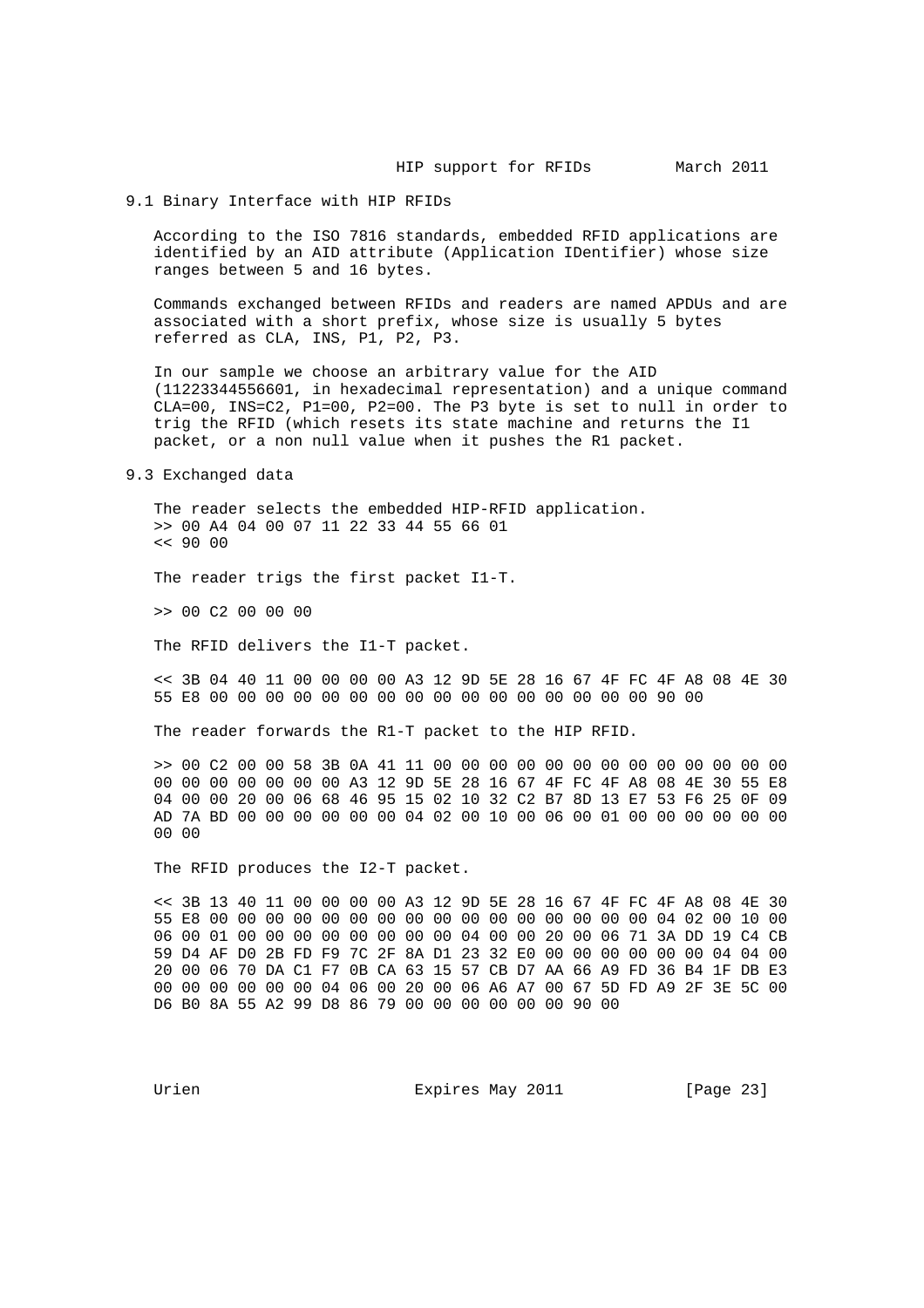```
9.3 Javacard code sample
   package hiprfid;
    // Author Pascal Urien
    import javacard.framework.*;
    import javacard.security.* ;
   public class rfid extends Applet
    {
   final static byte SELECT = (byte)0xA4;<br>final static byte INS-HIP = (byte)0xC2;
   final static byte INS-HIP
   final static short R-T = (short)0x400 ;
    final static short HIP-T-TRANSFORM = (short)0x402 ;
final static short F-T = (short)0x404 ;
final static short Signature-T = (short)0x406 ;
   final static short ESP-Transform = (short)0x408 ;
   final static short ESP-Info = (short)0x40A ;
    final static int ALIGN = 8;
   final static short len-r2 = (short)20;
   final byte[] algo1 = {(byte)0x00, (byte)0x01, (byte)0x00, (byte)0x00 }final byte[] ct1 = (byte)0x00,(byte)0x00,(byte)0x00,(byte)0x01,
    (byte)'T',(byte)'y', (byte)'p',(byte)'e',
     (byte)' ',(byte)'0',(byte)'0',(byte)'0',(byte)'1',
    (byte)' ',(byte)'k',(byte)'e',(byte)'y' };
   final byte[] ct2 =
     (byte)0x00,(byte)0x00,(byte)0x00,(byte)0x02,
     (byte)'T',(byte)'y',(byte)'p',(byte)'e',
     (byte)' ',(byte)'0',(byte)'0',(byte)'0',(byte)'1',
    (byte)' ',(byte)'k',(byte)'e',(byte)'y' };
    MessageDigest sha1=null ;
    RandomData rnd=null;
    byte[] DB =null;
    final static short DBSIZE=(short)200;
   final static short off-myHIT = (short)0 ;
   final static short off-rHIT = (short)16 ;
final static short of f-R1 = (short)32 ;
final static short off-R2 = (short)64 ;
    final static short off-kaut = (short)96 ;
   final static short off-k = (short)128 ;
   final static short off-FT = (short)160 ;
```
Urien 1988 Expires May 2011 1998 [Page 24]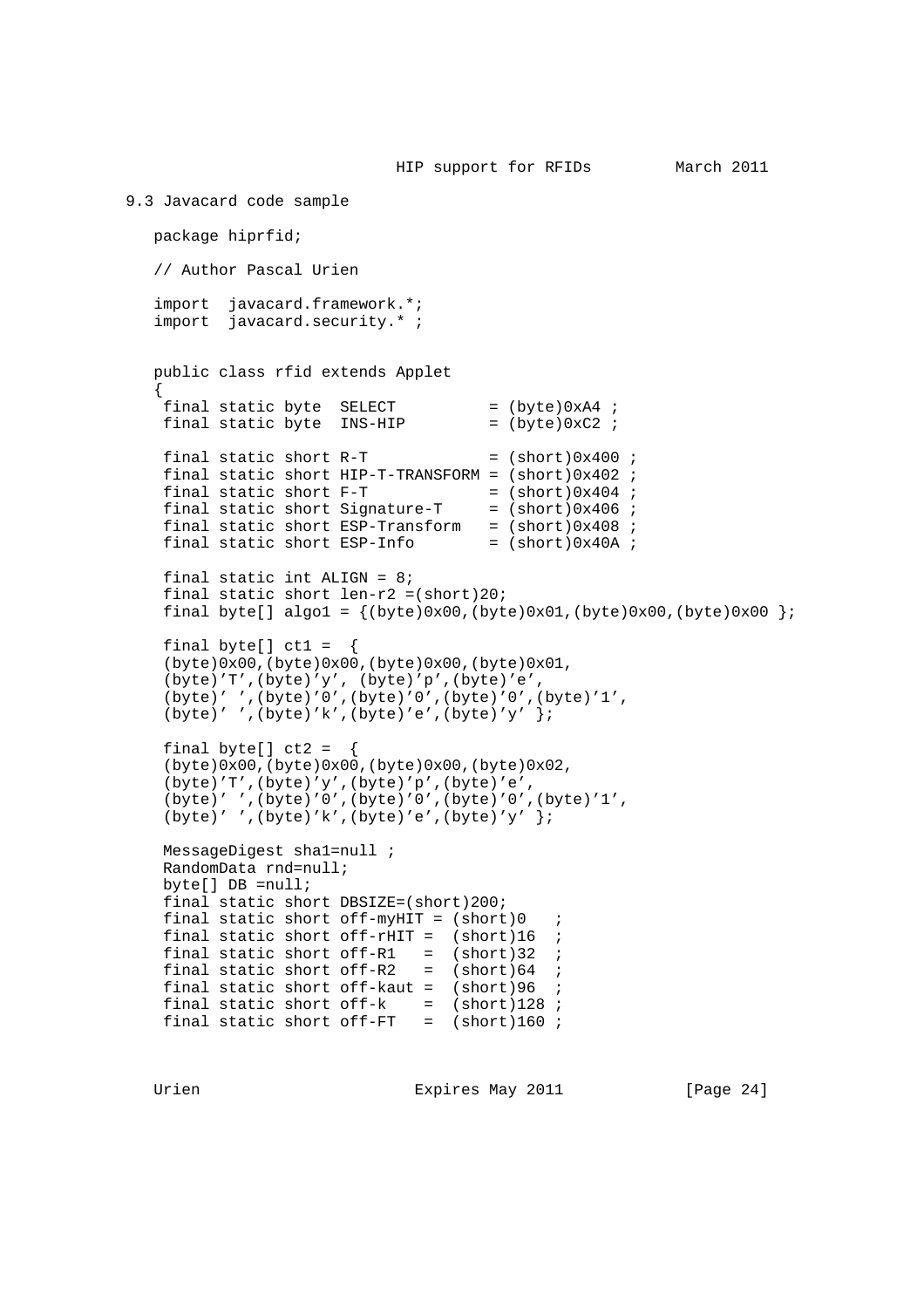```
 HIP support for RFIDs March 2011
    final byte[] HEADER= {
     (byte)0x3b,(byte)0x04,(byte)0x40,(byte)0x11,
     (byte)0x00,(byte)0x00,(byte)0x00,(byte)0x00 };
    final byte[] MyEPCCODE = \{ (byte)0x01,(byte)0x23,(byte)0x45,(byte)0x67,(byte)0x89,
     (byte)0xab,(byte)0xcd,(byte)0xef,(byte)0xcd,(byte)0xab };
     public void init(){
     try { sha1=MessageDigest.getInstance(MessageDigest.ALG-SHA,false);}
     catch (CryptoException e){sha1=null;}
    try { rnd = RandomData.getInstance(RandomData.ALG-SECURE-RANDOM); }
     catch (CryptoException e){}
     DB = JCSystem.makeTransientByteArray(DBSIZE,
                                                 JCSystem.CLEAR-ON-DESELECT);
    }
    public short GetAttOffset(byte[] pkt, short off, short len,short att)
    { boolean more=true;
      short type=(short)0;
      short tl=(short)0;
     if (len \le (short)40) return (short)-1 ;
      while (more)
     \{ type = Util.getShort(pkt,off) \}tl = Util.getShort(pkt,(short)(off+2));
        if (type == att) return off ;
       off = (short)(off + tl);
         if (off >= (short)(off+len))more=false;
      }
     return -1;
    }
    public static short GetPadLength(short size)
   \left\{ \right.if ( (short)(size % ALIGN) == (short)0) return (short)0; return (short)(ALIGN - size % ALIGN );
     }
    public static short Set_Att(short att, byte[] ref-att, short off-att,
                                     short len-att, byte[] pkt, short off)
\{ \cdot \cdot \cdot \cdot \cdot \cdot \cdot \cdot \cdot \cdot \cdot \cdot \cdot \cdot \cdot \cdot \cdot \cdot \cdot \cdot \cdot \cdot \cdot \cdot \cdot \cdot \cdot \cdot \cdot \cdot \cdot \cdot \cdot \cdot \cdot \cdot 
     short tl = (short) (len-att + 6) ;
   Urien 1988 Expires May 2011 1998 [Page 25]
```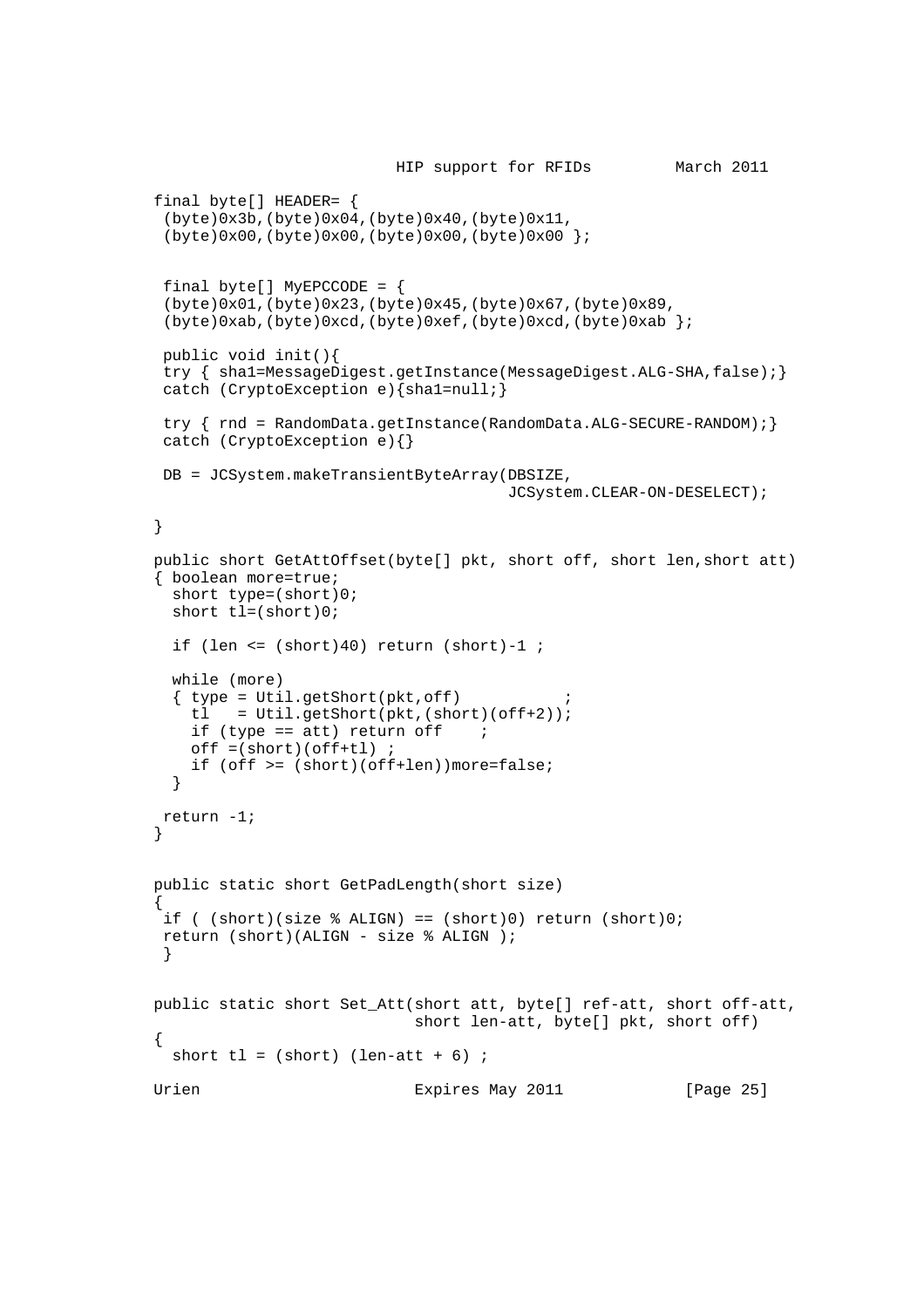```
 HIP support for RFIDs March 2011
     short tp = GetPadLength(t1) ;
      tl= (short) (tp+tl);
      Util.setShort(pkt,off,att) ;
     Util.setShort(pkt,(short)(off+2),tl);
      Util.setShort(pkt,(short)(off+4),tp);
      if (ref_att != null)
      Util.arrayCopy(ref-att,off-att,pkt,(short)(off+6),len-att);
      else
      Util.arrayFillNonAtomic(pkt,(short)(off+6),len-att,(byte)0);
     if (tp := (short)0) Util.arrayFillNonAtomic(pkt,(short)(off+6+len-att),tp,(byte)0);
      return tl ;
     }
    public void process(APDU apdu) throws ISOException
\{ \cdot \cdot \cdot \cdot \cdot \cdot \cdot \cdot \cdot \cdot \cdot \cdot \cdot \cdot \cdot \cdot \cdot \cdot \cdot \cdot \cdot \cdot \cdot \cdot \cdot \cdot \cdot \cdot \cdot \cdot \cdot \cdot \cdot \cdot \cdot \cdot 
    short len=(short)0, readCount=(short)0;
     short off=(short)0,pad=(short)0,len-r1=(short)0;
     short size=(short)0;
    byte[] buffer = apdu.getBuffer() ; // CLA INS P1 P2 P3
    byte cla = buffer[ISO7816.OFFSET CLA]; byte ins = buffer[ISO7816.OFFSET_INS];
byte P1 = buffer[ISO7816.OFFSET_P1] ;
byte P2 = buffer[ISO7816.OFFSET_P2] ;
    byte P2 = 5unier (1507816.OFFSET_LC] ;<br>byte P3 = 5uffer[ISO7816.OFFSET_LC] ;
     switch (ins)
     {
      case SELECT:
      size = apdu.setIncomingAndReceive();
      return;
     case INS_HIP:
     if (P3 == (byte)0) {
       rnd.generateData(DB,off_myHIT,(short)16);
       Util.arrayCopy(HEADER,(short)0,buffer,(short)0,(short)8);
      Util.arrayCopy(DB,off-myHIT,buffer,(short)8,(short)16) ;
       Util.arrayFillNonAtomic(DB,(short)24,(short)16,(byte)0) ;
      apdu.setOutgoingAndSend((short)0,(short)40) ;
       break;
      }
   Urien 1988 Expires May 2011 1998 [Page 26]
```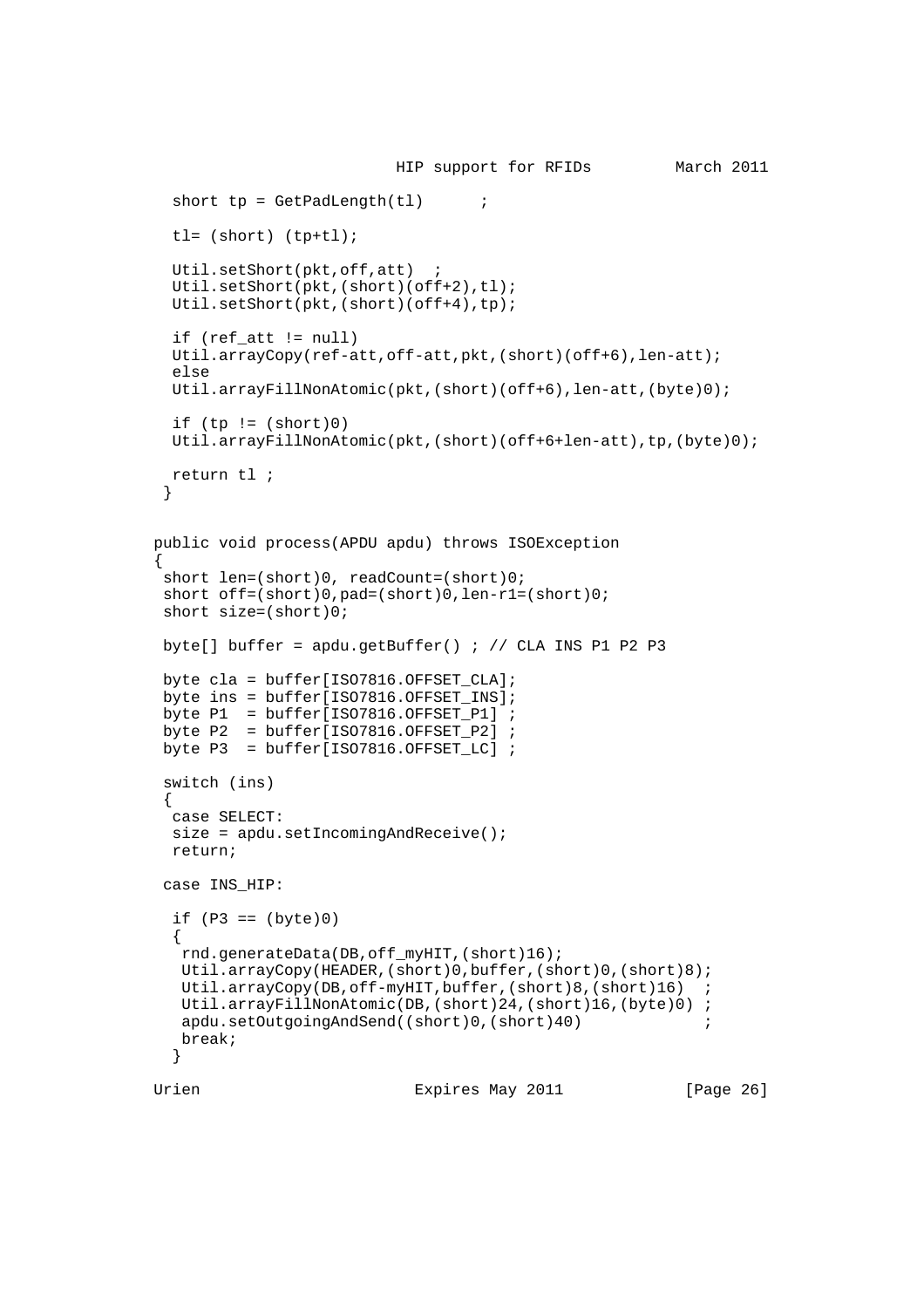```
 else
     {
    size = apdu.setIncomingAndReceive();
 len = Util.makeShort((byte)0,buffer[6]);
len = (short)(len << 3); len = (short)(len+(short)8) ;
     if (len != size) ISOException.throwIt(ISO7816.SW-DATA-INVALID) ;
    size = (short)(len-(short)40); // HEADER 00...08
     // HIT-S 08...24
     // HIT-D 24...40
     Util.arrayCopy(buffer,(short)13,DB,off_rHIT,(short)16);
     off= GetAttOffset(buffer,(short)45,size,R-T);
     if (off==(short)-1) ISOException.throwIt(ISO7816.SW-DATA-INVALID) ;
     len = Util.getShort(buffer,(short)(off+2));
     pad = Util.getShort(buffer,(short)(off+4));
    len = (short)(len-pad-6); len-r1=len;
     Util.arrayCopy(buffer,(short)(off+6),DB,off-R1,len);
     off= GetAttOffset(buffer,(short)45,size,HIP-T-TRANSFORM) ;
     if (off==(short)-1) ISOException.throwIt(ISO7816.SW-DATA-INVALID) ;
     len = Util.getShort(buffer,(short)(off+2));
     pad = Util.getShort(buffer,(short)(off+4));
    len = (short)(len-pad-6); // algo=Util.getShort(buffer,(short)(off+6)
    rnd.generateData(DB,(short)(off-R1+len-r1),len-r2); // r1 || r2
     Util.arrayCopy(MyEPCCODE,(short)0,buffer,
                               (short)0,(short)MyEPCCODE.length);
     hmac(DB,off_R1,(short)(len-r1 + len-r2),
          buffer,(short)0,(short)MyEPCCODE.length,
          sha1,
         DB, of f-k);
     Util.arrayCopy(ct1,(short)0,buffer,(short)0,(short)ct1.length);
     hmac(DB,off_k,(short)20,
          buffer,(short)0,(short)ct1.length,
          sha1,
          DB, off-FT);
    Util.arrayCopy(ct2,(short)0,buffer,(short)0,(short)ct2.length);
  Urien 1988 Expires May 2011 1998 [Page 27]
```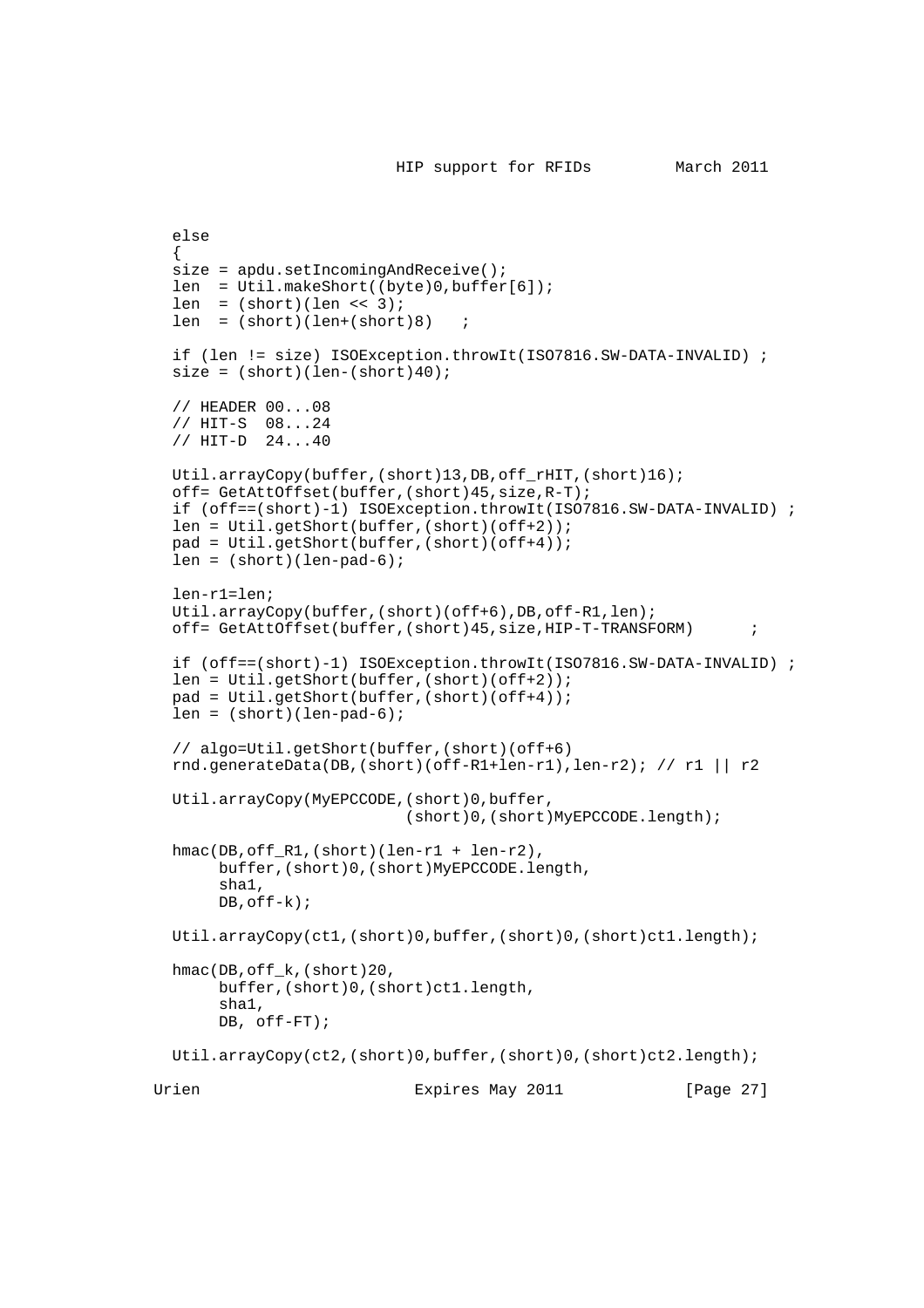```
 HIP support for RFIDs March 2011
   hmac(DB,off-k,(short)20,
       buffer,(short)0,(short)ct2.length,
        sha1,
        DB, off-kaut);
   Util.arrayCopy(HEADER,(short)0,buffer,
                 (short)0,(short)HEADER.length);
   Util.arrayCopy(DB,off-myHIT, buffer, (short)8,(short)16);
   Util.arrayCopy(DB, off-rHIT, buffer,(short)24,(short)16);
  off=(short.140; len = Set-Att(HIP-T-TRANSFORM,algo1,
                (short)0,(short)algo1.length,buffer,off);
  off = (short)(off+len); len = Set-Att(R-T,DB,(short)(off-R1+len-r1),len-r2,buffer,off);
   off = (short)(off+len);
   len = Set-Att(F-T,DB,off-FT,(short)20,buffer,off);
  off = (short)(off+len); len = Set-Att(Signature-T,null,(short)0,(short)20,buffer,off);
  size= (short)(off+len);
 buffer[1] = (byte) (size >>3); hmac(DB,off-kaut,(short)20,
       buffer,(short)0,size,
       sha1,
       buffer,(short)(off+6));
 apdu.setOutgoingAndSend((short)0,size);
  break;
 }
  default:
  ISOException.throwIt(ISO7816.SW-INS-NOT-SUPPORTED);
   }
 }
 protected rfid(byte[] bArray,short bOffset,byte bLength)
\{init(); register();
 }
 public static void install( byte[] bArray, short bOffset, byte
 bLength )
 {
new rfid(bArray, bOffset, bLength);
 }
```
Urien 1988 Expires May 2011 1998 [Page 28]